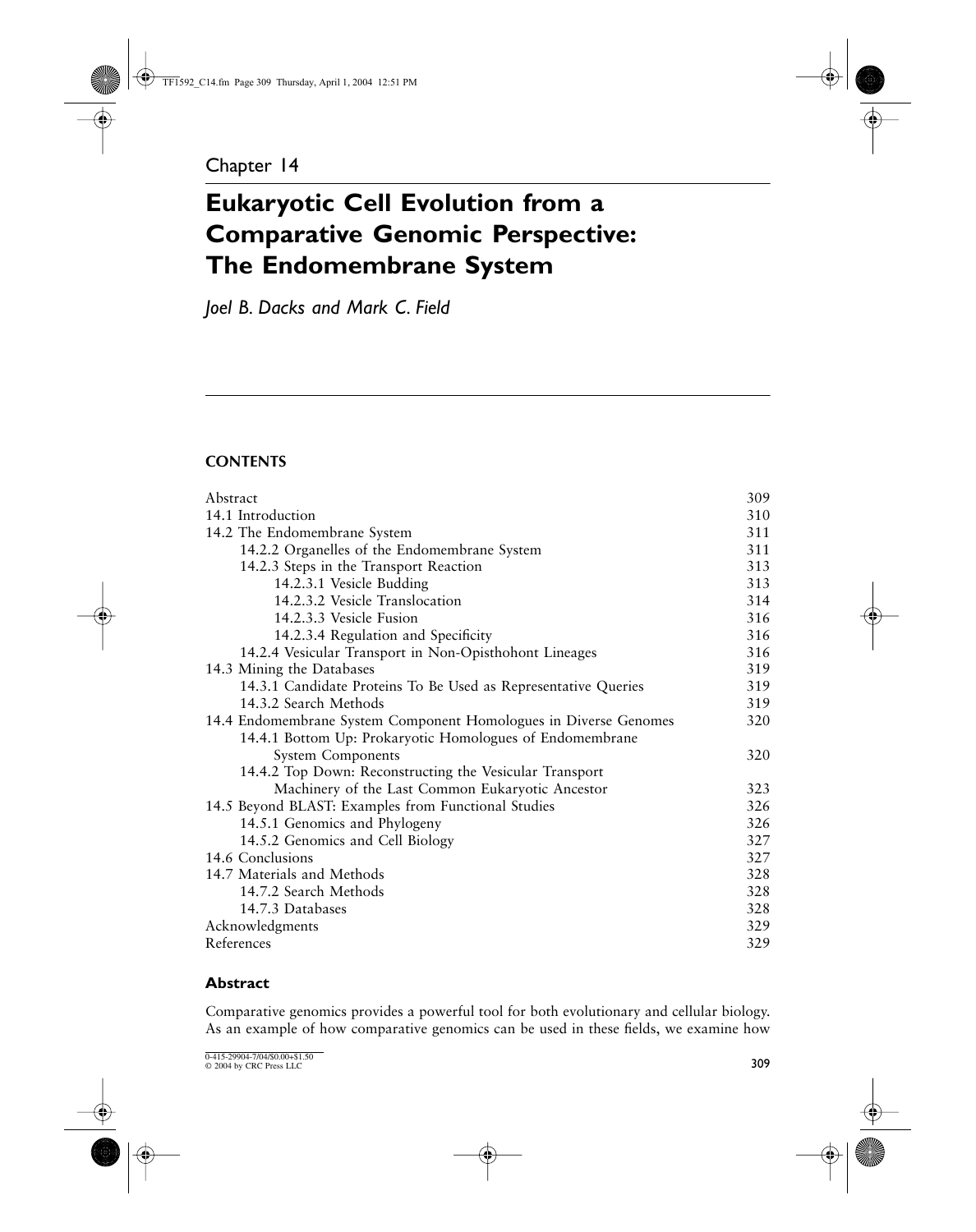cell biological studies in model systems, together with the rapidly accumulating genomic data from diverse taxa, can be applied to reconstruct complex aspects of the biosyntheticsecretory and endocytic pathways in eukaryotes. The near-universal presence within eukaryotes of the core features of an intracellular transport system serves to highlight the vital role that this elaborate system must play in cell function. The evolution of this system is nonobvious, as prokaryotes have been generally considered to lack primitive or precursor structures that could have given rise to an endomembrane system. We consider, in detail, the proteins involved in vesicular transport, emphasizing a number of insights from selected divergent systems and comparing these with crown eukaryotes. We highlight possible prokaryotic precursors, survey the eukaryotic diversity of vesicular transport machinery and discuss how genomics initiatives have helped push forward cell biological studies of the endomembrane system in diverse organisms. Importantly, the mechanistic details of the transport systems are essentially conserved, indicating an ancient origin for these processes. All the while, increasing complexity in the sense of pathway multiplicity is observed in the vesicular transport system when comparing unicellular eukaryotes to more complex multicellular organisms.

## **14.1 Introduction**

One of the most profound divisions in the biological world is between eukaryotic and noneukaryotic cells. Prokaryotic organisms exhibit a huge diversity in biochemical and metabolic processes, but are underpinned with a comparatively simple cellular structure. Eukaryotes, in contrast, have massively expanded structural diversity and complexity in cell biological systems. Features such as the membrane-bound nucleus, the cytoskeleton, mitochondria, plastids and a system of functionally connected membrane-bound compartments (collectively referred to as the endomembrane system) are among the major characteristics that set eukaryotes apart from prokaryotes. This division is bridgeable though. Sophisticated homology searches and structural examination have identified prokaryotic homologues for proteins once thought to be strictly eukaryotic (Addinall and Holland, 2002; Kasinsky et al., 2001; van den Ent et al., 2001). Eukaryotes are also not as uniform in their cellular organization as once imagined. Organelles such as mitochondria, peroxisomes and stacked Golgi complexes have been lost or transformed many times in the course of eukaryotic history (Roger, 1999; see also Chapter 2), whereas plastid evolution is an even more sordid tale of theft, kidnapping and metamorphosis (Delwiche, 1999; see also Chapter 3 and Chapter 4). A broad comparative approach across a wide range of taxa is therefore key to making any generalizations about eukaryotic cell biology or evolution.

Two major advances have made the study of eukaryotic cell evolution more tractable. The first is the increasing wealth of molecular information about eukaryote-specific features. For example, it is no longer the cytoskeleton or even microtubules that are the defining characteristic, but the microtubule proteins (tubulins), and their genes, that can be compared (Addinall and Holland, 2002). This is important, because it facilitates a more objective analysis rather than a dependence on morphology or pharmacology, which cannot be quantified accurately in terms of genetic distance or functional divergence. Additionally, significant advances in molecular cell biology have identified many of the gene products involved in meiosis, chromatin organization and the endomembrane system, among other functions. The second advance is genomics, particularly comparative genomics. Prokaryotic genomes are being released at a tremendous rate, and eukaryotic genome initiatives are becoming more common whether as draft or full genomes, expressed sequence tag (EST) or genome sequence survey (GSS) projects. These sequences, organized and annotated into databases, will offer up gene sequences useful for addressing all aspects of eukaryotic evolution. Many of the advances made in molecular cell biology are because of progress in the genome projects of models systems such as mice, *Caenorhabditis*, *Drosophila* and yeasts.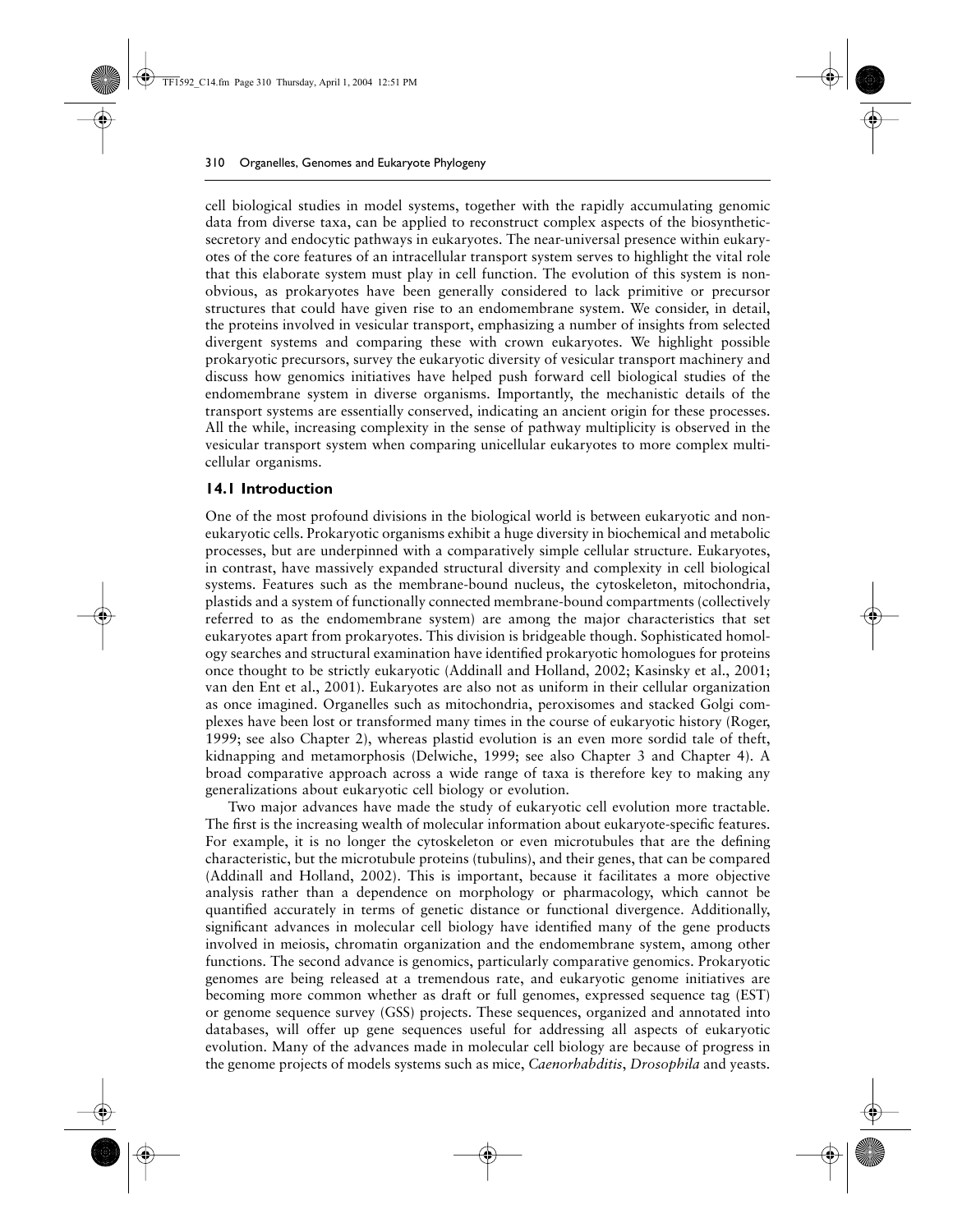It is likely that eukaryotes emerged from a single common prokaryote-like ancestor. A comparative genomics examination of the transition then from that prokaryote-like state and the emergence of the cellular systems that define eukaryotes can be approached in a number of ways. Prokaryotic homologues of proteins thought to be uniquely eukaryotic can provide hints as to a system's origin. A survey of the components of a system present in a wide diversity of eukaryotes allows an estimate of the complexity already established in the last common eukaryotic ancestor, as well as opens the door to more detailed questions of evolution and function in that system. Such an examination, however, requires methods for searching the genomic databases, candidate proteins to search for and a cell biological system to investigate.

## **14.2 The Endomembrane System**

 $\overline{T1592}$  C14.fm Page 311 Thursday, April 1, 2004 12:51 PM

## *14.2.1 Evolution of an Endomembrane System: An Important Transition*

One of the features that most distinguishes eukaryotes from prokaryotes is the assemblage of internal membrane-bound compartments for protein trafficking that constitutes the biosynthetic-secretory and endocytic pathways. This organellar system sorts, modifies, transports and even captures material (Alberts et al., 1994). Evolving this endomembrane system would have been a crucial step in the transition from the prokaryotic to the eukaryotic condition. The typical eukaryotic cell is 10- to 30-fold larger in linear dimensions than that of a prokaryote, with a consequent volume increase of  $10<sup>3</sup>$  to  $10<sup>4</sup>$ -fold, and the result that simple diffusion of macromolecules through the cytoplasm is too slow for biological processes. An efficient transport system allows for increased cellular size, making available novel ecological niches. Endocytosis allows for more efficient heterotrophy and sets the stage for the acquisition of mitochondria and plastids. Targeted protein transport confers the ability to modify and control the composition of the cell surface, which is likely to have been an essential aspect of constructing a complex multicellular state. The evolution of the endomembrane system has been proposed to be the key step in the evolution of eukaryotes (Stanier, 1970).

In the past 5 to 10 years, there has been a huge increase in molecular data accumulated on the endomembrane system and membrane trafficking from cell biological studies. The picture that emerges is of a highly complicated and dynamic network of assembling and disassembling protein complexes required for the transport of material from one compartment to another. Although most of the molecular data have been obtained from animal and fungal model systems (Jahn and Sudhof, 1999), more limited studies in selected organisms will also be outlined.

#### *14.2.2 Organelles of the Endomembrane System*

The endoplasmic reticulum (ER), which is contiguous with the nuclear envelope (Figure 14.1), can be considered to be the beginning of the endomembrane system, on account of this being the point of insertion of polypeptides into the secretory pathway. Rough ER (rER) has a studded appearance, because of bound ribosomes, and is the site of synthesis for proteins destined to travel via vesicular transport. At the very heart of this transport process lies the mechanism by which polypeptides are translocated across the ER membrane (cotranslational translocation). The ribosome is targeted to the ER membrane via the signal sequence on the nascent chain of the polypeptide being translated. The information in the signal sequence is read by the signal recognition particle (SRP), a cytoplasmic riboprotein complex consisting of six polypeptides together with a core RNA (Rapoport et al., 1996). Transport vesicles bud from ribosome-free regions of the rER, called transitional elements (Klumperman, 2000), and quickly fuse with other vesicles derived from the same source. They might also fuse with a network of tubules termed the vesicular-tubular compartment (VTC) or ER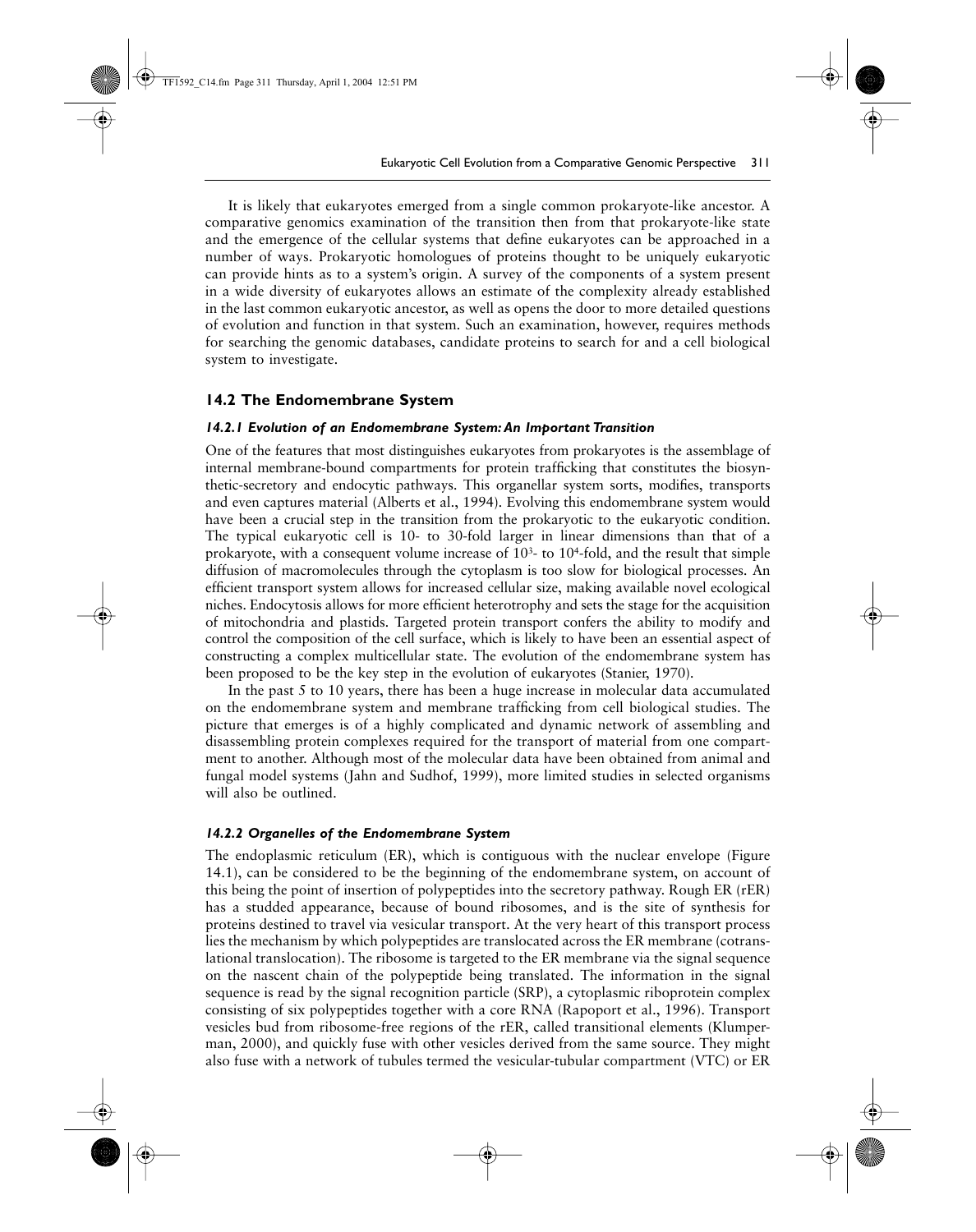

*FIGURE 14.1* Organelles and direction of vesicular transport in a hypothetical eukaryotic cell. Straight arrows in this cartoon show the anterograde movement of vesicles between membrane compartments. The curved arrow illustrates retrograde transport in this case alone, as retrograde transport is the only non-controversial function of COPI vesicles. Small circles represent transport vesicles and large ones represent digestive organelles. EE and LE denote early and late endosomes, respectively.  $ER =$  endoplasmic reticulum, VTC = vesicular-tubular compartment. Much of the information shown here was derived from studies on mammalian and yeast cells, but the movement of Golgi-derived vesicles to a secondary plastid (as in *Euglena*) is also depicted.

Golgi intermediate compartment (ERGIC). Transport intermediates migrate from the VTC to a complex network of structures at the *cis*-face of the Golgi complex, referred to as the *cis*-Golgi network.

Most familiar as parallel stacks of flattened membrane-bound compartments (cisternae), the Golgi apparatus is the next distinct organelle in the endomembrane system. The Golgi apparatus receives material from the ER and is responsible for modification of proteins and sorting for later transport to various organelles. The compartments receiving material from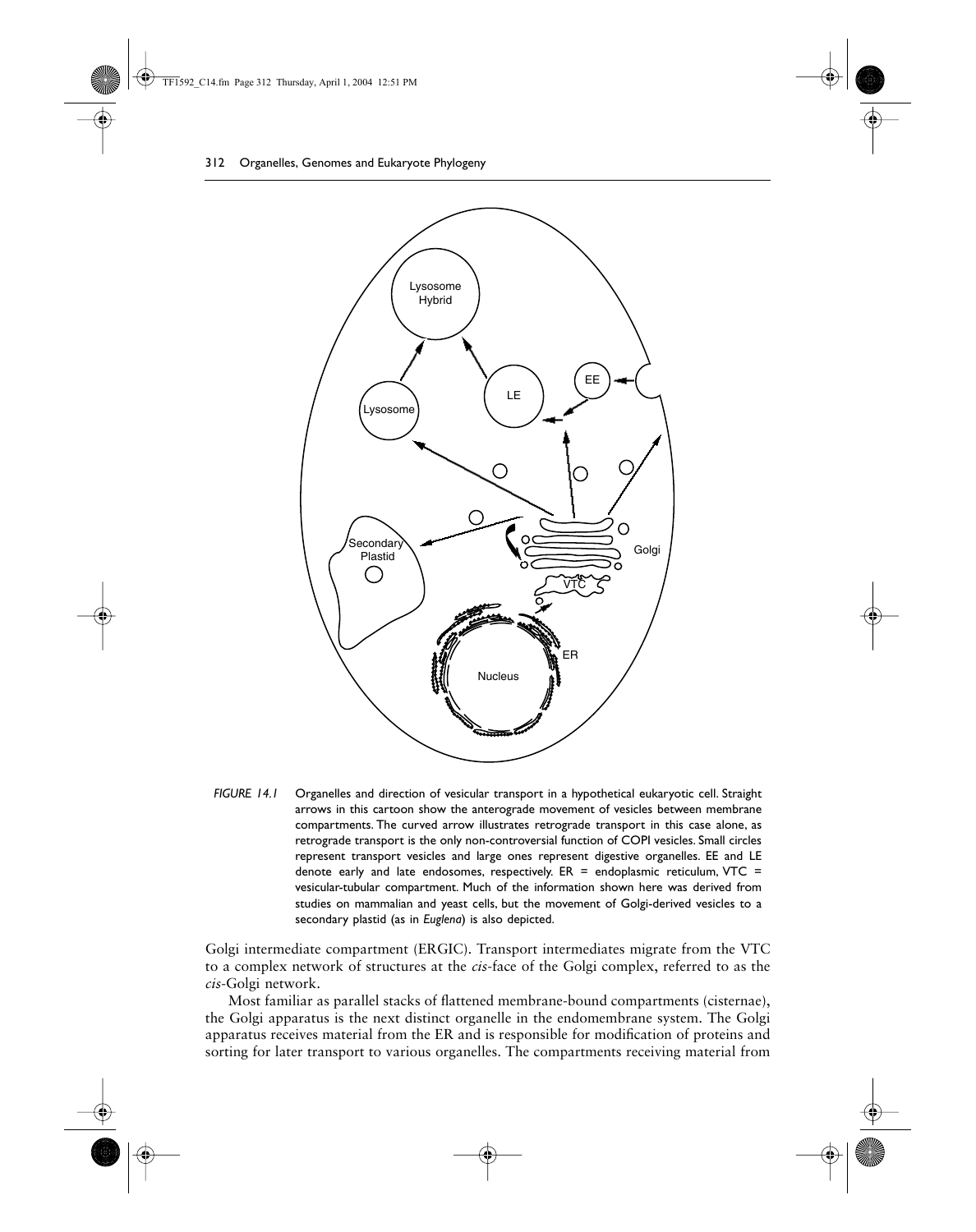the ER are called *cis*-Golgi, the main portions of the stack are the medial-Golgi and stacks that subsequently receive material are termed the *trans-*Golgi cisternae. From these last cisternae, vesicles bud for further transport from an elaborate network of membranes termed the *trans*-Golgi network (TGN). The morphology of the Golgi complex is quite varied among eukaryotes, with distinct flattened stacks in animals, plants and many protozoa; punctate vesicles in most fungi (but not chytrids); and smaller but numerous stacks in algae (Becker and Melkonian, 1996). This structural variation does not necessarily correlate with phylogeny. Although, in general, higher plants tend to have large numbers of small stacks, the organization, number and location is different in comparatively closely related yeasts [*Saccharomyces cerevisiae* and *Picia pastoris* (Glick, 2000)]. Metazoans have typically a single contiguous Golgi ribbon (Shorter and Warren, 2002); however, *Drosophila* can exhibit distinct Golgi morphologies in different life stages (Stanley et al., 1997). Given this diversity, a definition that depends on function and not classical stacked morphology is appropriate.

The progression of material becomes less linear on exiting the Golgi stack (Figure 14.1). In mammals and yeast, vesicles emerge from the TGN and might travel in at least four possible directions: retrograde, i.e., backward to previous compartments within the Golgi or to the ER; anterograde to the plasma membrane; intersect with the endocytic pathway; or be targeted to the lysosome. Each pathway is accompanied by distinct protein factors responsible for sorting, targeting and transporting the vesicle (Pryer et al., 1992). The secondary plastids of some organisms, such as *Euglena*, also receive Golgi-derived vesicles (Sulli and Schwartzbach, 1995; Sulli et al., 1999).

The plasma membrane represents the end point of the secretion–biosynthetic pathway and the beginning of the endocytic system. Vesicles leaving the TGN for the plasma membrane travel to the surface, where they fuse, either releasing their soluble contents or presenting their membrane-bound cargo. At the plasma membrane, endocytic vesicles are created to entrap food, internalize ligand-bound cell surface receptors or take up fluid phase material (Figure 14.1). Vesicles derived from the TGN destined for intracellular compartments fuse either with endocytic vesicles derived from the plasma membrane, called early or sorting endosomes, or with a preexisting late endosome (Figure 14.1). These pathways seem to differ in the components required for vesicle budding from the TGN, but share much of the same machinery for fusion at the lysosome (Bryant and Stevens, 1998; Luzio et al., 2000). The late endosome then fuses with lysosomes to create a hydrolytic organelle involved in degradation. This late endosome–lysosomal compartment is considered by some authors as a separate organelle, the term *lysosome* being reserved for the organelle that contains concentrated hydrolytic enzymes (Figure 14.1; Luzio et al., 2000).

## *14.2.3 Steps in the Transport Reaction*

Regardless of the donating and receiving organelles, the mechanistic process of vesicular transport has many shared features and can therefore be described in a generalized model with three basic steps: vesicle formation and budding from the donor organelle, vesicle movement and finally fusion of the vesicle with the target organelle. The machinery used for vesicular transport between the different organelles is a mixture of components common to a reaction, regardless of location; members of protein families with paralogues specific for transport between two given organelles; and organellar specific complexes.

## *14.2.3.1 Vesicle Budding*

The process begins by recruitment of a small GTPase to the cytosolic side of the membrane at the site of vesicle formation. Initially, the GTPase is GDP-bound, but a guanine exchange factor (GEF) protein catalyzes exchange of GDP for GTP. The GTPase regulates vesicle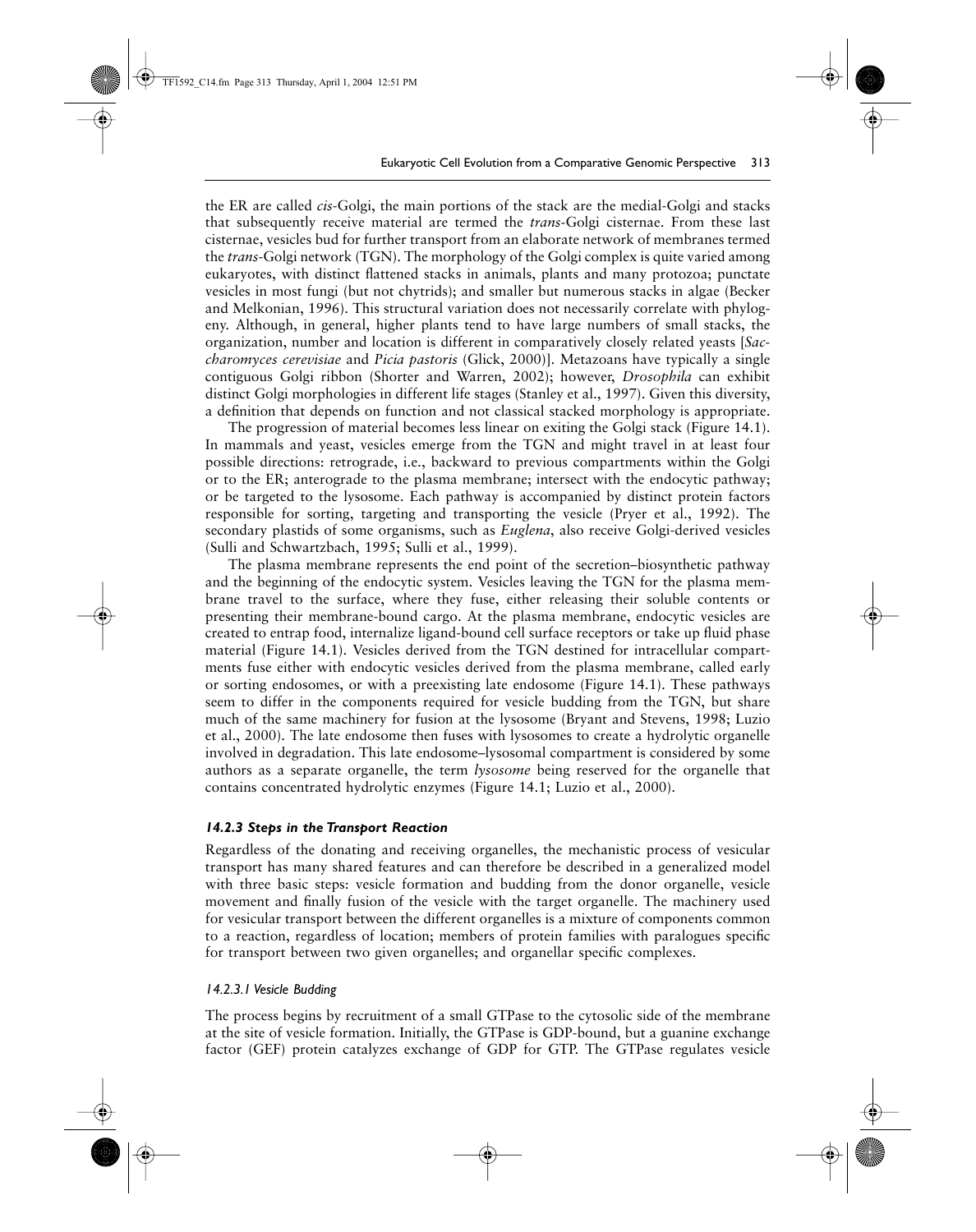formation by recruiting the cytosolic coat proteins required for vesicle budding. Cargo proteins to be transported by the vesicle can be packaged by bulk flow, direct interaction with coat proteins via amino acid motifs in the cargo or via adaptor proteins. After cargo selection, the protein coat polymerizes, deforming the membrane and the ensuing vesicle buds. Figure 14.2 illustrates this generalized model (Springer et al., 1999).

Although the well-characterized types of vesicles built within the cell all conform to the generalized model of vesicle formation, their protein components differ significantly. In anterograde ER to Golgi transport, vesicles are coated with a complex COPII (Kaiser and Ferro-Novick, 1998; Springer et al., 1999). In the creation of COPII vesicles, the GTPase is called Sar1, which binds to the cytosolic face of the ER, with Sec12 acting as its GEF. The Sec23/24 protein complex interacts with the target membrane, in part through Sar1 (the complex is a regulator of the GTPase), and probably also through the cargo and putative cargo receptors. Cargo is concentrated into these exit regions and incorporated into transport vesicles, presumably via retention though proteins of the Emp24 family (Muniz et al., 2000) and also through bulk flow (Klumperman, 2000). The Sec23/24 complex recruits the Sec13/31 coat complex, which, by self-assembly, acts to coat the cytoplasmic surface of the nascent vesicle.

COPI vesicles recycle material from the Golgi apparatus back to the ER. In formation of the COP I complex, a distant paralogue to Sar1, called Arf, binds to the cytosolic portion of the membrane in GDP bound form. The nucleotide diphosphate is then exchanged for a GTP moiety by an Arf GEF in a manner similar to Sar1 activation. Membrane-bound cargo might interact with a preassembled vesicle coat-forming coatomer complex. Coatomer, Arf and ArfGAP (GAP for GTPase-activating protein) complex to form the polymeric coat and vesicle budding occurs (Springer et al., 1999). The formation of COPI vesicles is clearly involved in retrograde transport from the Golgi back to the ER, but it is probable that it is also important in anterograde transport within the Golgi stack (Orci et al., 1997; Schekman and Mellman, 1997).

Many of the remaining vesicles formed in the cell are coated with clathrin or clathrinrelated proteins and include vesicles destined for both the endosome and the plasma membrane. In the formation of clathrin-coated vesicles, Arf also acts as the GTPase, with an Arf GEF again providing the GTP exchange (Kirchhausen, 2000; Springer et al., 1999). Heterotetrameric adaptin complexes (AP) bind cargo and provide specificity for particular organellar destinations. AP1 and AP3 at the TGN are involved in targeting material to the late endosome and lysosome, respectively. AP2 is involved in cargo selection for plasmamembrane-derived vesicles entering the endocytic pathway (Kirchhausen, 2000; Robinson and Bonifacino, 2001). Adaptors bind via *cis*-acting amino acid motifs in the cargo or via additional adaptor proteins, such as the mannose-6-phosphate receptors in mammals for the transport of material to the late endosome (Kirchhausen, 2000). Clathrin itself acts as the protein coat, polymerizing and forming the vesicle. In the case of AP3, clathrin is not involved but VPS41 acts as the protein coat polymer and appears to have a domain homologous to clathrin (Kirchhausen, 2000; Robinson and Bonifacino, 2001). Additional coat systems have also been reported, e.g., the GGA family (Golgi-associated, gamma adaptin ear-containing Arf-binding protein). They are also important in mannose-6-phosphate receptor trafficking (Doray et al., 2002) but, at present, it is unclear how these are recruited or function in detail.

#### *14.2.3.2 Vesicle Translocation*

After vesicle formation and budding, the vesicle is transported to its eventual target. At some point after vesicle formation, the GTP on the GTPase is hydrolyzed back to GDP via the action of an ArfGAP homologue. The role of this hydrolysis is unclear, although it has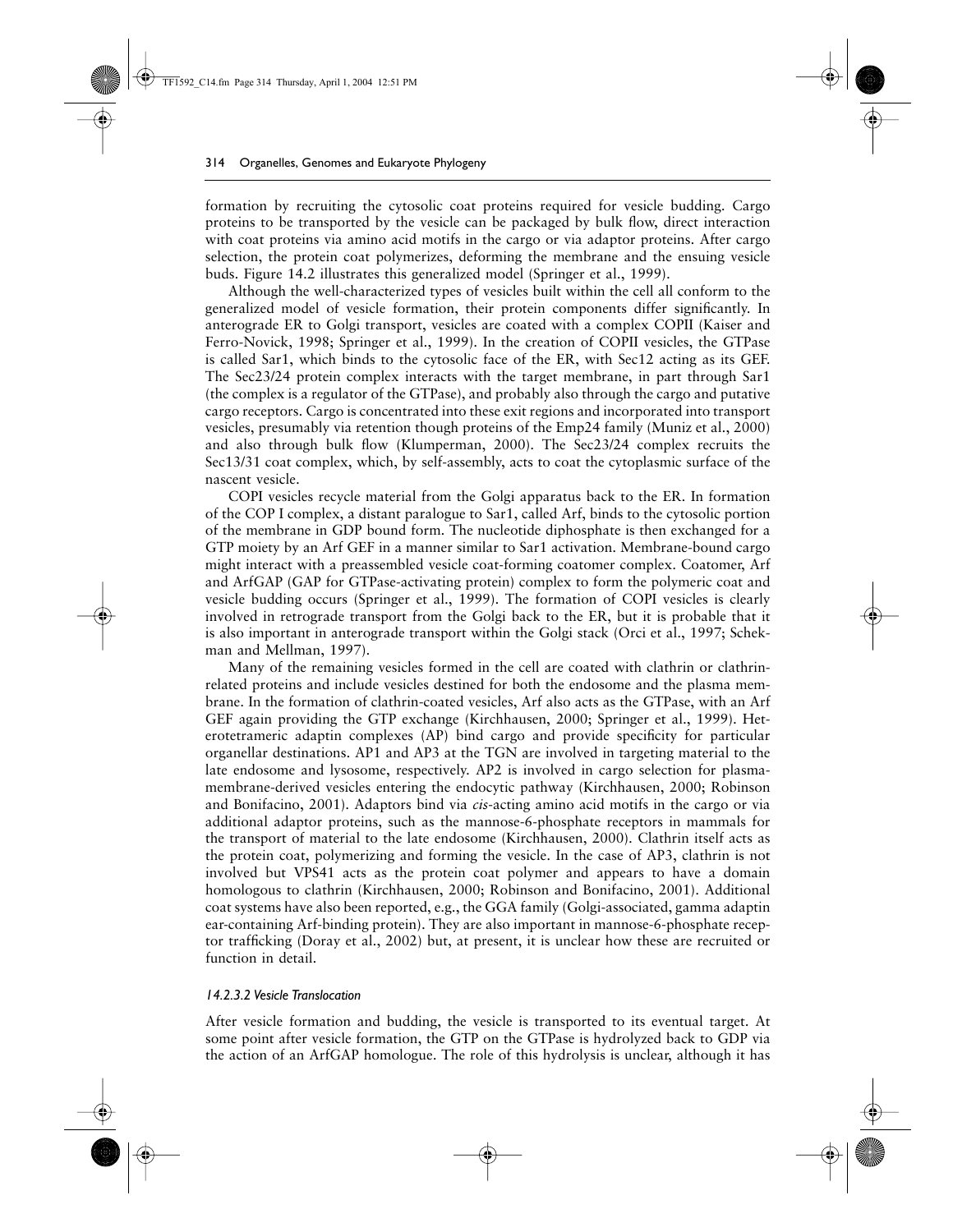€



*FIGURE 14.2* Generalized cartoon of vesicle formation, budding and movement. (A) GTPase attaches to the membrane and a GEF swaps GDP for GTP. (B) Adaptor proteins and cargo attach to the nucleating site of vesicle formation. (C) Coat proteins arrive and form a scaffolding complex for vesicle formation. Soluble cargo might be incorporated into the vesicle via adaptors or by bulk flow. (D) Vesicle has budded away from the donating membrane, a GAP hydrolyzed GTP and the vesicle uncoats. *Note:* All shapes once named in a panel retain their assignment in subsequent panels.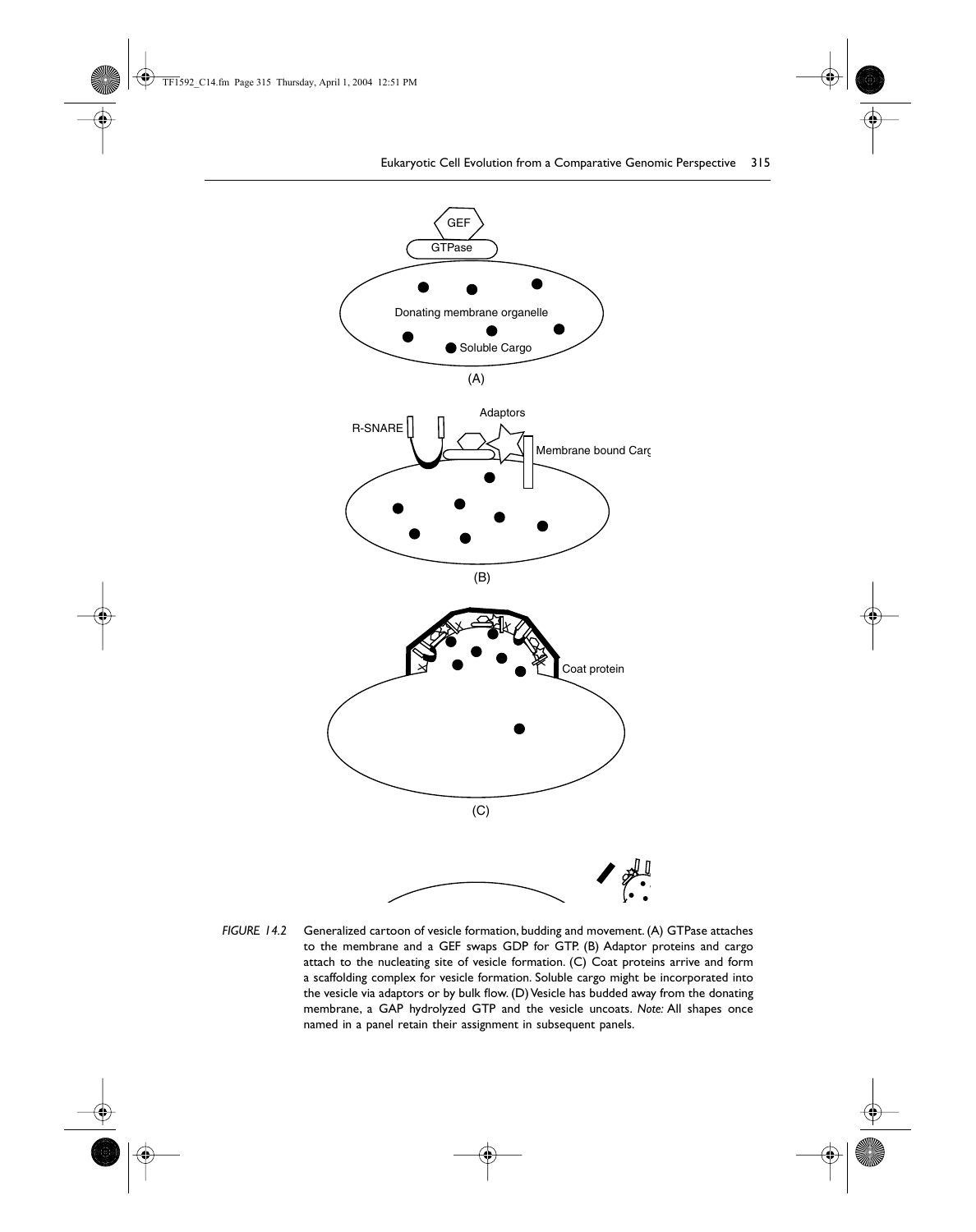⊕



*FIGURE 14.2* Generalized cartoon of vesicle formation, budding and movement. (A) GTPase attaches to the membrane and a GEF swaps GDP for GTP. (B) Adaptor proteins and cargo attach to the nucleating site of vesicle formation. (C) Coat proteins arrive and form a scaffolding complex for vesicle formation. Soluble cargo might be incorporated into the vesicle via adaptors or by bulk flow. (D) Vesicle has budded away from the donating membrane, a GAP hydrolyzed GTP and the vesicle uncoats. *Note:* All shapes once named in a panel retain their assignment in subsequent panels.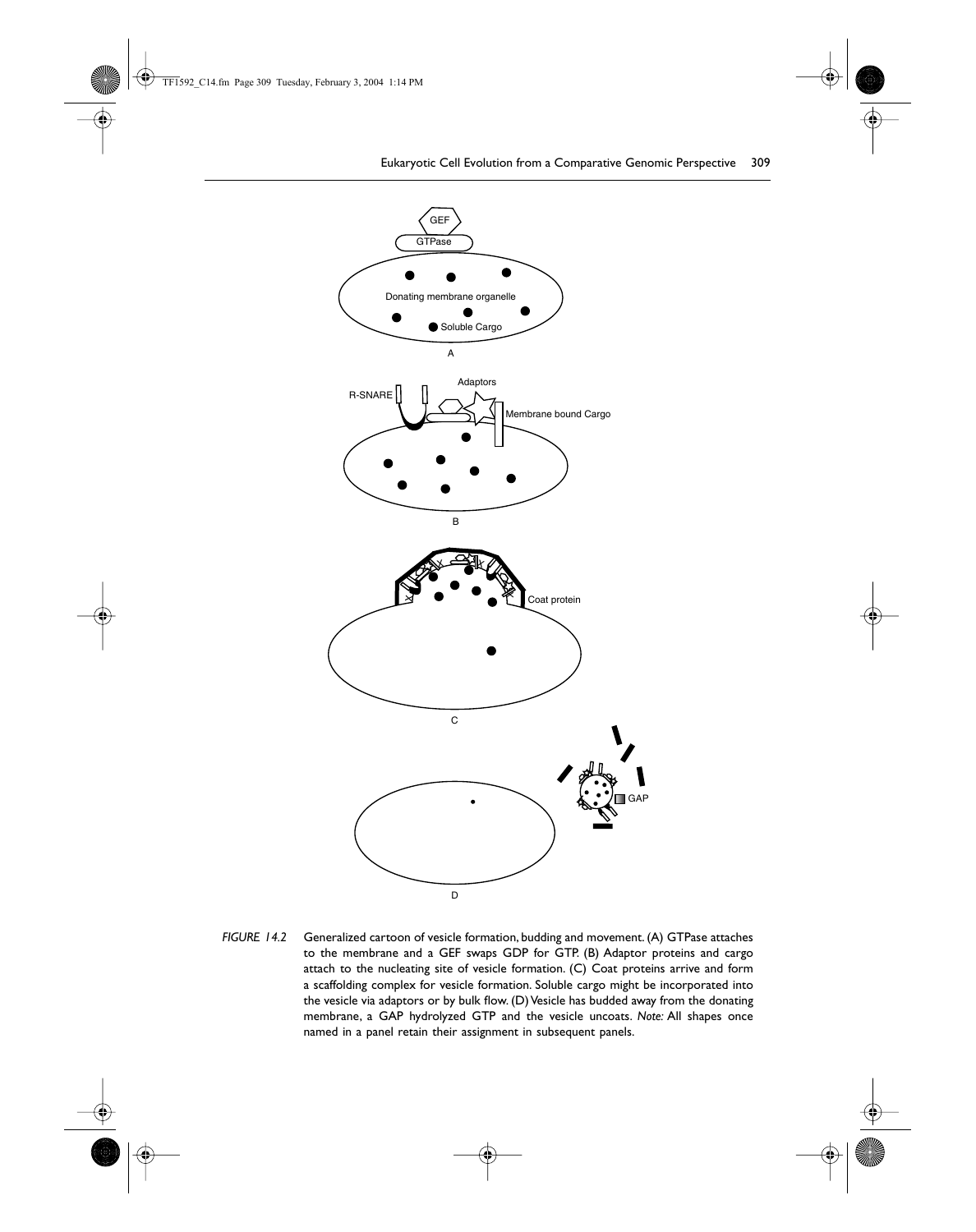been suggested that ArfGAPs are involved in signaling and interactions with the cytoskeleton (Donaldson and Lippincott-Schwartz, 2000). It has also been demonstrated that when GTP hydrolysis is blocked, intracellular transport vesicles are unable to uncoat (Tanigawa et al., 1993). Regardless of whether this is a causal relationship, uncoating of the transport vesicles occurs after leaving the donor membrane and before vesicle fusion. Critically, vesicles are transported by interaction with microtubules and appear to be driven through interaction with kinesins (Girod et al., 1999).

## *14.2.3.3 Vesicle Fusion*

The final stage of vesicular transport is the fusion of the vesicle with its target (Figure 14.3). An R-SNARE (soluble NSF attachment protein receptor) is incorporated as membrane cargo during vesicle formation. SNARE proteins are characterized by the presence of extensive coiledcoil regions and can form both *cis-* and *trans*-complexes. SNAREs are classed as Q or R, based on the position of an arginine  $(R)$  or glutamine  $(Q)$  at a highly conserved position within the coiled-coil domain (Antonin et al., 2002; Fasshauer et al., 1998). On the target membrane, at least one member of the Q-SNARE protein family, syntaxin (Edwardson, 1998), is present. This protein is complexed by a Sec1/Munc18 homologue, which appears to inhibit syntaxin from promiscuous interaction before the appropriate fusion event (Schulze et al., 1994). As the incoming vesicle reaches the target membrane (Figure 14.3B), syntaxin, a SNAP-25 homologue (which also possesses a Q within the critical region) and the R-SNARE form a coiledcoil, four-helix bundle (Hay, 2001). The SNARE complex has been implicated in docking, tethering (Ungermann et al., 1998, 2000) and physical fusion (Nickel et al., 1999) of the membranes. SNARE–SNARE interaction might also provide some specificity for vesicular transport (McNew et al., 2000). After fusion (Figure 14.3D), the *trans-*SNARE bundle is disassembled and recycled via the action of an ATPase, either NSF or p97. Whereas NSF acts in vesicular transport (Edwardson, 1998), its paralogue p97 plays a similar role in the postmitotic reassembly of organelles (Rabouille et al., 1998).

## *14.2.3.4 Regulation and Specificity*

GTPases of the Rab protein family are essentially involved in the vesicular transport process in a variety of steps. They interact with a large number of proteins, both physically and genetically. These include SNARES, docking factors and the cytoskeleton. Most significantly, Rabs act in regulation of the overall process (Armstrong, 2000). Similarly to Sar1 and Arf, Rab proteins are recruited to the membrane as the GDP form, but are rapidly converted to the GTP state, which is the active form. The best-characterized function for Rab proteins is control of vesicle fusion, which is dependent on the GTP form being present on the vesicle membrane. Significantly, target membranes appear to contain a GAP activity, which results in rapid inactivation of the G protein and control of fusion efficiency (Rybin et al., 1996). Rab function is extensive, as the protein interacts with a large number of effector molecules. In the case of mammalian Rab5, at least 20 of these effectors have been identified, including EEA1 (a tethering factor) and several kinases, which most likely influence lipid structure and dynamics (Christoforidis et al., 1999). A highly significant aspect of the Rab gene family is specificity: members of the family are targeted precisely to endomembrane subcompartments. This feature makes these proteins attractive as molecular flags for pathways within the membrane transport system and has been exploited in several systems discussed next.

#### *14.2.4 Vesicular Transport in Non-Opisthohont Lineages*

Whereas much of the generalized information given has been developed in yeast and mammals, several divergent systems have been studied at the molecular level in some detail,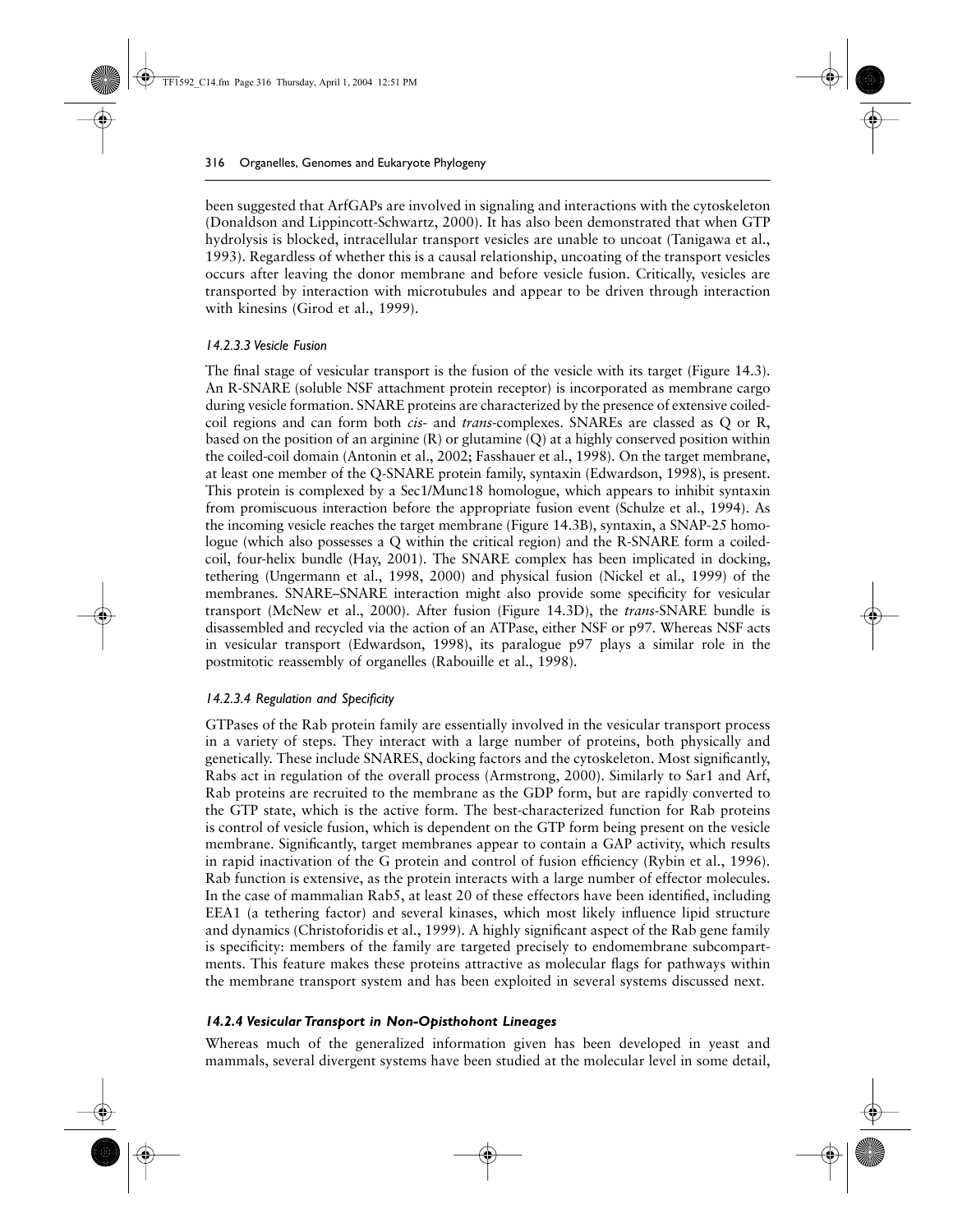

⊕



*FIGURE 14.3* Generalized cartoon of vesicle fusion. (A) Incoming vesicle, containing cargo and R-SNARE homologue, approaches receiving organelle possessing Snap-25 and syntaxin homologue complexed with a Sec1 homologue. (B) Sec1 releases syntaxin, which forms a coiled coil with the R-SNARE and Snap25 homologues, prompting vesicle docking and tethering. (C) Vesicle fusion begins with the SNARE complex and other proteins (V-ATPase subunits) being implicated in creating the fusion pore. (D) NSF hydrolyzes ATP to dissociate the SNARE complex and recycle components for future rounds of vesicle fusion. Rab is implicated at various steps in the process. *Note:* All shapes once named in a panel retain their assignment in subsequent panels.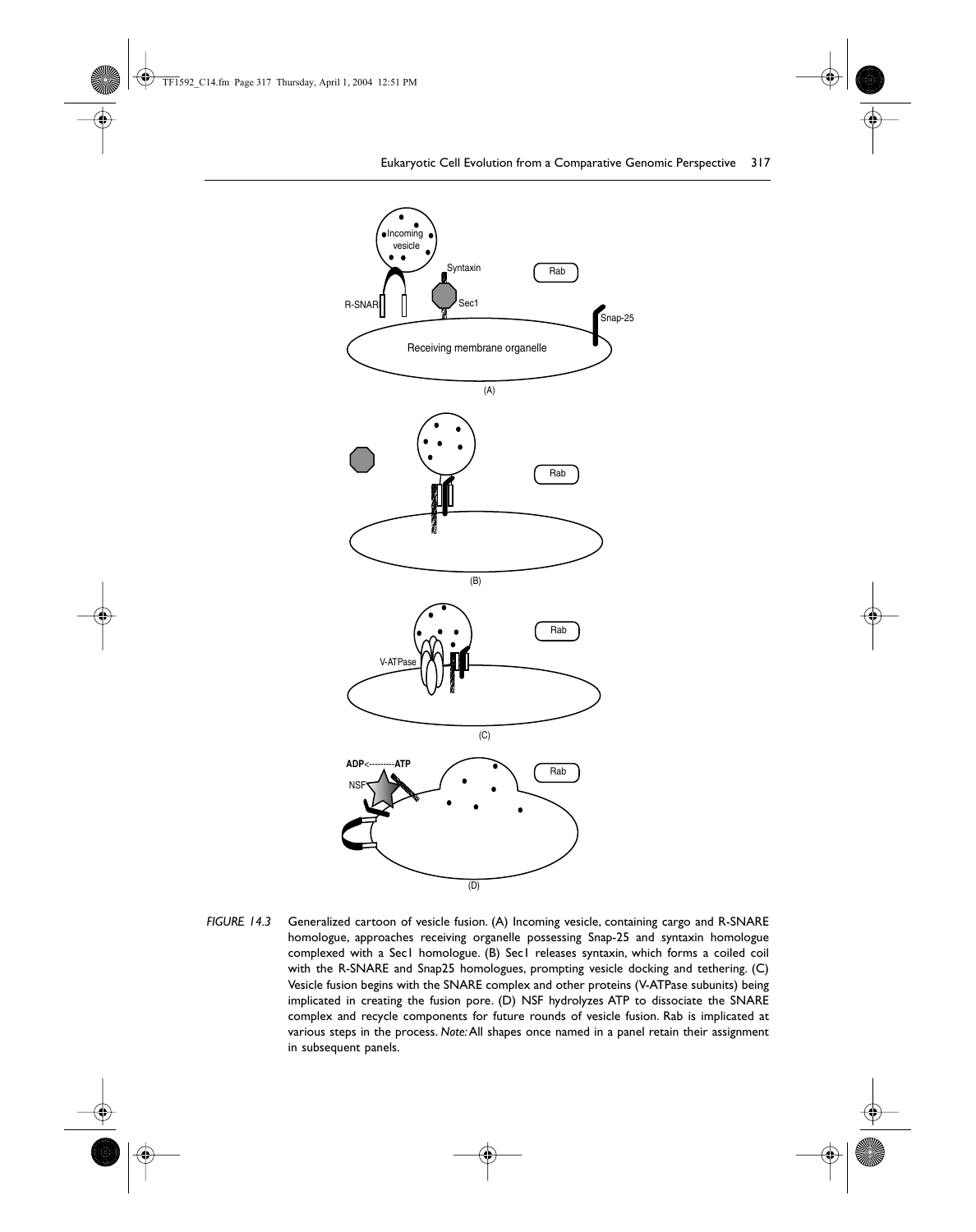primarily because of the importance of these organisms as major disease agents. The best examples are among the apicomplexans *Plasmodium falciparum* and *Toxoplasma gondii* and the kinetoplastid *Trypanosoma brucei*. The last two are the best understood, in part for technical reasons, but also because of the advanced stage of their respective genome projects. The functional analyses in these taxa provide some information that is not forthcoming from sequence analysis alone, and might be informative of the manner in which the endomembrane system has evolved. It must be recognized that these systems are highly developed and are as far from the eukaryote common ancestor as metazoans. Some aspects of these systems have likely arisen from adaptation rather than being a reflection of a true basal or pleisiomorphic state. However, the presence of such systems provides a triangulation point for reconstructing evolutionary processes and importantly can demonstrate whether differences between higher eukaryotes reflect fundamental changes or simply specialization.

In *T. gondii*, members of the ARF family are present, and at least one member (ARF1) shares a clear role in transport through the Golgi complex and secretion with higher eukaryotes (Liendo et al., 2001). A number of Rabs have also been identified and their functions described. *T. gondii* homologues of Rab4, 5, 7 and 11 are present, and data suggest that these proteins also have conserved functions (Stedman et al., 2003). Interestingly, two Rab5 isoforms have been identified, but only one has been studied in detail (Robibaro et al., 2002). In addition, a clear Rab6 homologue is also present; this protein serves to define a retrograde transport pathway that delivers material to the *Toxoplasma* Golgi complex (Stedman et al., 2003). Therefore, once more the basic pathway of the endomembrane system is easily detectable and characterized, suggesting that these pathways emerged rapidly after eukaryotes evolved. Furthermore, indirect biochemical analysis demonstrates that the NSF/SNAP/Rab system is present in this organism (Chaturvedi et al., 1999).

A particularly interesting aspect of the Apicomplexa is the presence of specialized organelles, the rhoptries, dense granules and micronemes, all of which appear to play a role in invasion and establishment of the intracellular environment that the parasite requires for replication. Significantly, targeting of proteins to the rhoptries is dependent on recognition of sequences homologous to lysosomal targeting signals, and it is likely that rhoptry biogenesis is derived from targeting of rhoptry proteins via the early endosome (Robibaro et al., 2001).

*T. brucei* can be considered representative of the kinetoplastida, and all evidence suggests that other organisms of this order conform to the overall morphology and level of intracellular complexity seen in this paradigm organism. Clathrin has been identified in *Trypanosoma* (Morgan et al., 2001), as has the entire COPI coat (Maier et al., 2001). Other protein families have also been identified, including the subunits for three adaptin complexes; interestingly, the AP2 complex involved in recognition of cargo molecules at the cell surface was not identified (Morgan et al., 2002).

The best-studied family of endomembrane proteins in trypanosomes are the Rab proteins. As in mammals, several Rab proteins are likely involved in ER to Golgi transport: Rab1, 2A and 2B. These three proteins are well conserved, as evidenced by BLAST, and functional data are in good agreement with this assignment (Field et al., 1999; MCF and V. Dhir, unpublished). This is in contrast to *S. cerevisiae*, in which only a single Rab protein appears involved in ER to Golgi transport (the Rab1 homologue, Ypt1p). This suggests that for ER to Golgi transport, yeast is less complex than the trypanosome, and might indicate a loss of function during fungal evolution. For intra-Golgi transport, a similar level of complexity is apparent between yeast (Ypt31p and 32p) and trypanosomes (Rab18 and Rab31). In contrast, mammals have several Rabs that are likely responsible for regulating intra-Golgi transport, consistent with increased pathway complexity among the metazoans.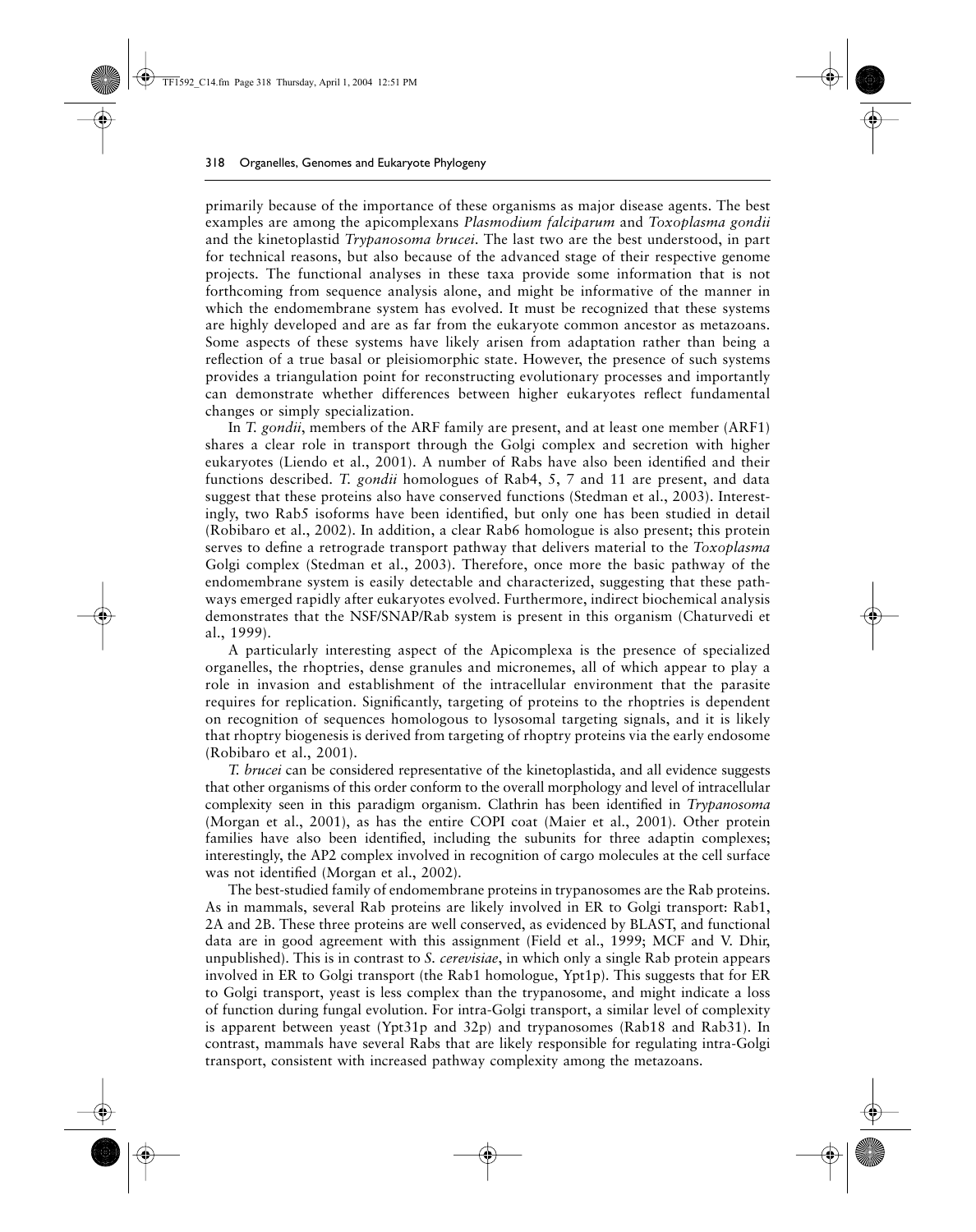## **14.3 Mining the Databases**

A comparative genomic study of the evolution of the endomembrane system requires three major pieces: genomic databases (details in Section 14.7.3), specific proteins to search for and methods to do those searches.

## *14.3.1 Candidate Proteins To Be Used as Representative Queries*

It is clear that key proteins or protein families are involved in the generalized steps of the vesicular transport. The common machinery components involved in vesicle formation are Arf/Sar1 GTPases, GAPs and GEFs. As there are at least three major types of vesicles that share some of these common components, it is possible to search for these types of vesicles by looking for a representative component of their respective coat polymers. Clathrin (heavy chain) is the obvious representative for clathrin-coated vesicles, whereas  $\alpha$ -COP and Sec31 are used as representatives of COPI and COPII vesicles, respectively. The fusion machinery also provides several attractive search query candidates. Sec1 and SNAREs are excellent examples of protein families with multiple paralogues involved in the same role at various steps of transport. NSF and p97 play keys roles in membrane fusion events and, as such, are good query candidates. Finally, Rab essentiality is undeniable and will also be included. Representatives of each of these protein families or protein complexes were assembled (Table 14.1) and used as query sequences for the subsequent comparative genomic surveys.

| Query                                                              | Gene Family                       | Paralogue          | Taxon         | Accession No. |  |  |  |
|--------------------------------------------------------------------|-----------------------------------|--------------------|---------------|---------------|--|--|--|
| Arf                                                                | ADP ribosylating factor           | ARFI               | Homo          | P32889        |  |  |  |
| Sarl                                                               | Secretion-associated, Ras-related | Sarlp              | Saccharomyces | NP 015106     |  |  |  |
| <b>ArfGEF</b>                                                      | Arf-GTP exchange factor           | <b>GEA1</b>        | Saccharomyces | P47102        |  |  |  |
| AP                                                                 | Adaptin                           | AP2 alpha          | Homo          | NP 055018     |  |  |  |
|                                                                    |                                   | subunit            |               |               |  |  |  |
| COPII                                                              | COP II vesicle coat               | Sec31 <sub>p</sub> | Homo          | NP 055748     |  |  |  |
| <b>COPI</b>                                                        | Coatomer alpha                    | Alpha-COP          | Saccharomyces | P53622        |  |  |  |
| Clathrin                                                           | Clathrin                          | Chclp              | Saccharomyces | NP 011309     |  |  |  |
| ArfGAP                                                             | Arf-GTP activating factor         | Gcsl               | Saccharomyces | NP_010055     |  |  |  |
| <b>R-SNARE</b>                                                     | Synaptobrevin                     | Ykt6p              | Saccharomyces | NP 012725     |  |  |  |
| Syntaxin                                                           | Syntaxin                          | Ssolp              | Saccharomyces | NP 015092     |  |  |  |
| Secl                                                               | Secl                              | Syntaxin-          | Homo          | XP 008937     |  |  |  |
|                                                                    |                                   | binding            |               |               |  |  |  |
|                                                                    |                                   | protein 2          |               |               |  |  |  |
| Rab                                                                | Rab                               | Ypt52p             | Saccharomyces | P36018        |  |  |  |
| <b>NSF</b>                                                         | N-ethylmaleimide-sensitive factor | <b>NSF</b>         | Homo          | XP 032173     |  |  |  |
| p97                                                                | <b>Transitional ER ATPase</b>     | <b>TERA</b>        | Homo          | P55072        |  |  |  |
| Note: Homo: Homo sapiens; Saccharomyces: Saccharomyces cerevisiae. |                                   |                    |               |               |  |  |  |

*TABLE 14.1* Genes Used as Queries for Comparative Genomic Survey

## *14.3.2 Search Methods*

The BLAST search algorithm (Altschul et al*.*, 1997) can be used to find homologues of either DNA or protein sequences (queries) by searching genomic databases containing either sequence type. This algorithm aligns the query sequence with others in the database and assigns it a score based on how similar two sequences are. The reliability of a match by BLAST is measured in expectation (*E*) values and is usually expressed as a negative exponent.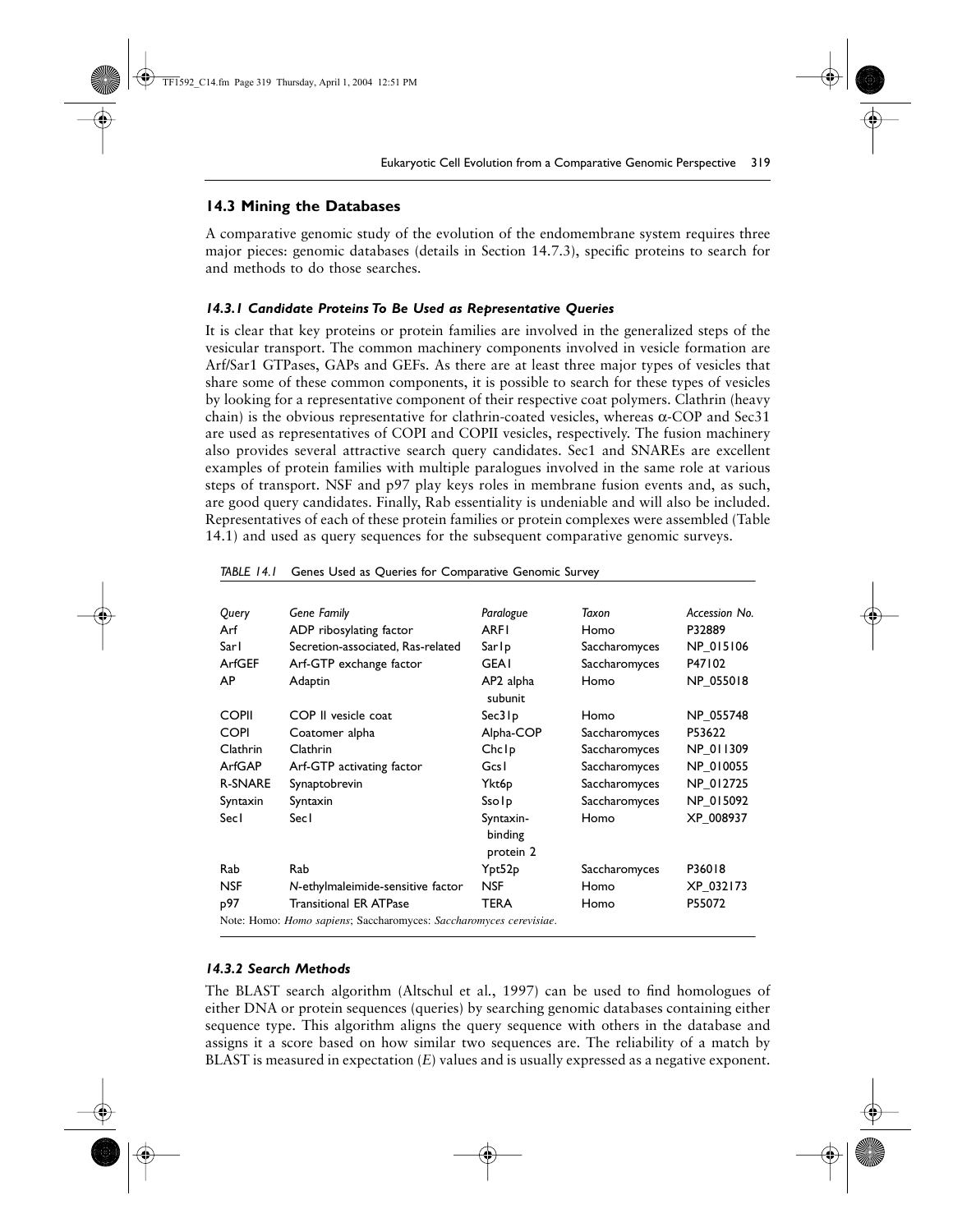This corresponds to the probability of observing an alignment that scores the same as the alignment between the query and a retrieved database entry, based on chance alone. This value is also corrected for the size of the database. The lower the *E* value, the more significant the match. At some point, the *E* value drops so low that the server may merely state the value as 0. PSI-BLAST is an iterative BLAST program that uses a scoring matrix based on a consensus of retrieved homologues to increase the sensitivity of the subsequent search. This method can also counteract lineage-specific peculiarities for a given search query, such as amino acid compositional bias, rapid evolutionary rate or divergence of a key motif (Altschul et al., 1997).

There are a variety of reasons why a particular protein might not appear in a genomic initiative database, other than its true absence from a genome. EST projects are a snapshot of genes expressed at a given time. If a gene is not expressed at that life cycle stage, or is expressed in low abundance, then it might not be represented. GSS surveys are random samplings of a genome, and so, by chance, a gene of interest simply might not have been encountered when the search was performed. Finally, when looking among diverse eukaryotes, the gene of interest might have diverged so much in that taxon that it is unrecognizable by a BLAST search; this can only be reliably confirmed by functional analysis. If no homologue can be identified in response to a particular query, then stating simply that a homologue was not identified is the most prudent response in the majority of cases.

The conservative nature of the "not identified" label released us from having to use a method that rigorously excludes claims about the lack of a homologue in a genome. Instead, we were able to use a search strategy that was biased against the other major pitfall, false positive identification of homologues. For each protein component, the relevant query sequence was used in a BLAST search against a given database. All sequences retrieved as possible homologues, given a generous cut-off value for significance, were then reciprocally used as queries for a BLAST search. Only those that retrieved the query sequence, and other defined orthologues of it, were noted as true homologues. This struck a balance between allowing for divergent sequence in distantly related taxa (i.e., weak but real BLAST hits) and caution in assigning homology. In cases where the retrieved sequence was a named homologue of the query (implying that functional characterization or at least BLAST identification had already been done), reciprocal BLAST analysis was not performed. For details of the search methodology, refer to Section 14.7.2.

Bioinformatic surveys of diverse genomes were performed by using homologues of the above components as queries in order to examine the origin and evolution of the vesicular transport machinery.

## **14.4 Endomembrane System Component Homologues in Diverse Genomes**

The origins of a eukaryotic cellular system can be approached from the bottom up, looking to diverse prokaryotes for homologues of components of complex eukaryotic cellular machinery, or from the top down by reconstructing from extant taxa a consensus of commonly held and therefore likely ancestral machinery. Both approaches will be taken, using the components listed in Table 14.1, together with BLAST analysis (Altschul et al., 1997).

## *14.4.1 Bottom Up: Prokaryotic Homologues of Endomembrane System Components*

Several of the vesicular transport components have clear homologues in prokaryotic genomes, but these are highly significant and have narrow taxonomic distributions. When the proposed prokaryotic homologue is reciprocally used as a query for a BLAST search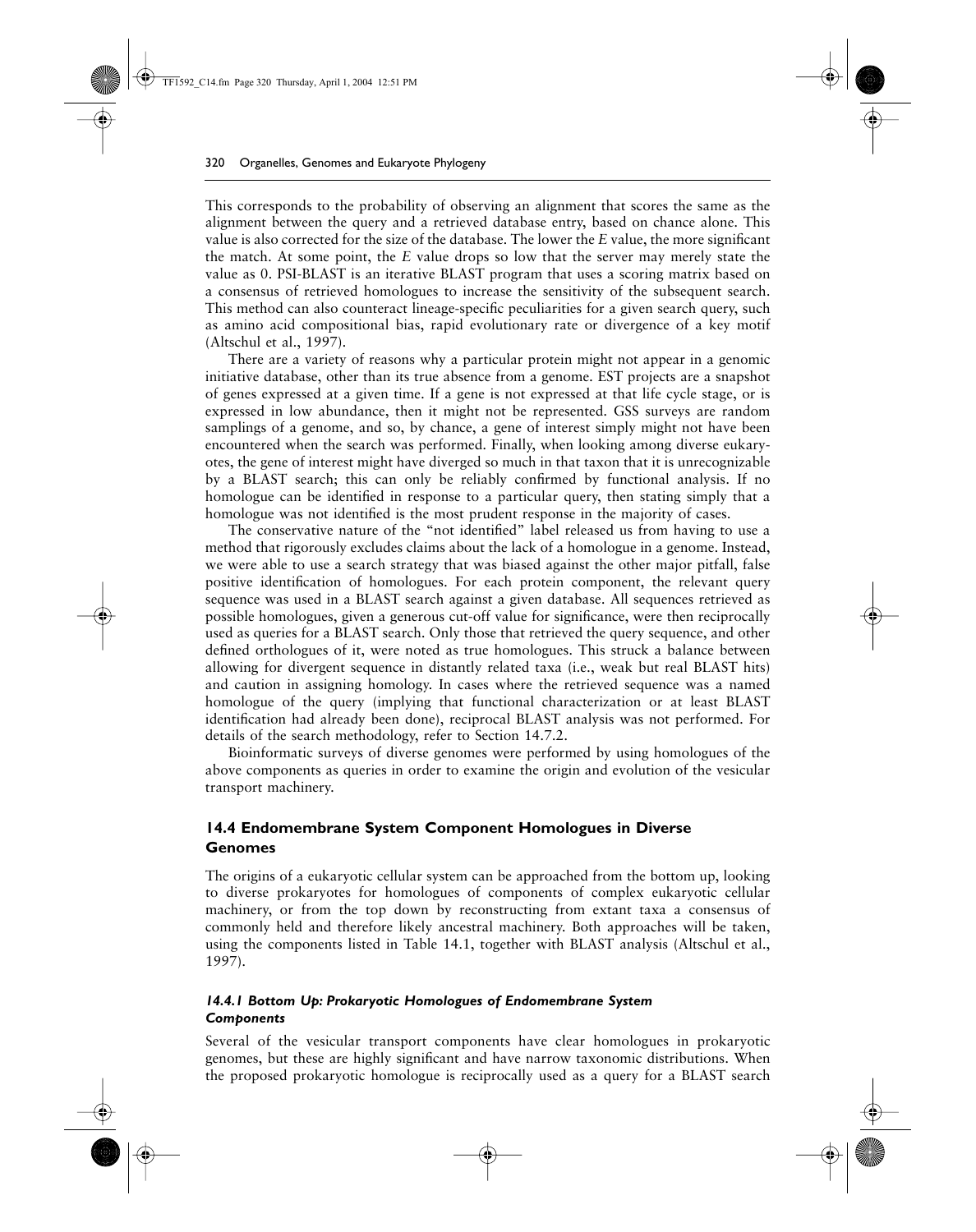(reciprocal BLAST analysis), the sequences retrieved are not prokaryotic homologues but rather eukaryotic proteins. This pattern seems indicative of a lateral gene transfer (LGT) event, transferring the eukaryotic gene to the prokaryote rather than the gene being the progenitor of a novel eukaryotic gene family. For example, when using ArfGEF as a query in a BLAST search, the RalF protein from *Legionella* is returned at 5e-19. This protein has been shown to have Arf-modulating activity *in vivo* (Nagai et al., 2002). Another protein from *Rickettsia*, identified as a further ArfGEF homologue, is also returned at 2e-15. On reciprocal BLAST analysis, both return each other with *E* values in the range of e-78 and eukaryotic ArfGEFs (e-30), but do not seem to have a wide distribution among prokaryotes. This likely represents a lateral transfer to either *Legionella* or *Rickettsia* and subsequent transfer to the other (Nagai et al., 2002). Similarly, the RecO protein from *Deinococcus* has an identifiable GAP domain at its C-terminal end  $(E = 0.051)$ , but other RecO homologues do not. This might be a case of LGT and domain fusion specifically in this taxon.

The cotranslational system is highly conserved and clearly has its origin with the prokaryotes; in these organisms, the system is used for direct export across the plasma membrane into the periplasmic space (reviewed in Rapoport et al., 1996). Significantly, the minimal functional core of the RNA is conserved in both prokaryotes and eukaryotes. As well, the protein responsible for recognizing the signal sequence (SRP54) in eukaryotes has a bacterial homologue. The remainder of the eukaryotic SRP protein components are absent in prokaryotes. Furthermore, the SRP receptor, responsible for recognizing the ribosome–SRP complex, is also highly conserved between the kingdoms. In addition, in prokaryotes, the nascent protein is translocated through a proteinaceous channel composed of SecY, which exhibits clear homology to a protein performing an analogous function in eukaryotes, Sec61. Interestingly, Sec61 functions in collaboration with several additional polypeptides, including Sec62/63, which are responsible for mediating interactions with machinery in the ER lumen. These are absent from the prokaryotic system (although additional non-conserved polypeptides are also present in the bacterial pathway), highlighting that the basic machinery appears conserved but a number of important (and frequently essential) functions are eukaryote specific. The high degree of conservation seen in the polypeptide translocation system provides a rare and focused insight into evolution of the endomembrane system.

A number of important components of the vesicular transport machinery belong to larger gene families, each having intriguing putative prokaryotic homologues (Table 14.2).

| Component <sup>a</sup> | Eukaryotic E value <sup>b</sup> | Prokaryotic Homologue <sup>c</sup> | Prokaryotic E value <sup>d</sup> |
|------------------------|---------------------------------|------------------------------------|----------------------------------|
| Rab/Sar/Arf            | $E-05$ to $E-98$                | <b>Putative GTPases</b>            | $\Psi^e$ I2 = E-06 to E-11       |
| $\alpha$ -COP          | $E-26$ to $E-101$               | WD-40 proteins                     | $E-20$                           |
| Sec <sub>31</sub>      | $E-100$                         | WD-40 proteins                     | $E-40$ to $E-79$                 |
| p97                    | $E-130$ to $E-0.0$              | cdc48 homologues                   | $E-180$                          |
| <b>NSF</b>             | $E-50$ to $E-0.0$               | cdc48 homologues                   | $E-50$                           |

#### *TABLE 14.2* Comparison of Eukaryotic vs. Prokaryotic Endomembrane Component Homologues

a This column lists the protein family, or families, used as queries with specific queries matching their family designation in Table 14.1.

b This column lists the range of expectation value scores seen for retrieved eukaryotic homologues.

c This column lists the general assignment of prokaryotic sequences assigned as putative homologues.

<sup>d</sup>This column lists the range of expectation value scores seen for putative prokaryotic homologues.

e In the case of the Arf/Sar1/Rab searches, two iterations of PSI-BLAST were done before a significant prokaryotic homologue was retrieved.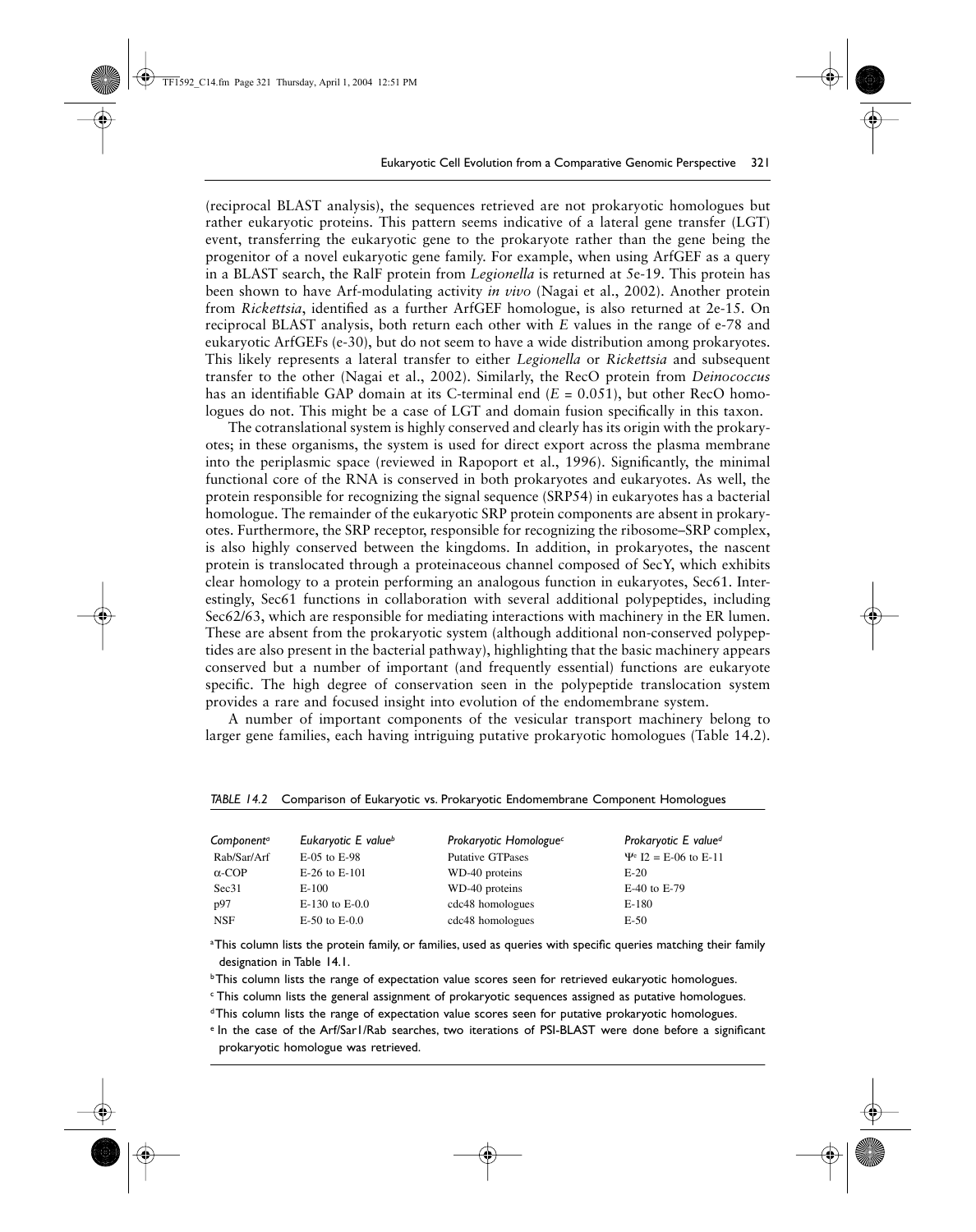A BLAST search using Arf, Sar1 or Rab queries produces similarity to each other and a number of other GTPases, mostly eukaryotic. No single, clear, prokaryotic homologue can be said to have given rise to endomembrane system GTPases. Nonetheless, position-specificinterated (PSI)-BLAST searches with Arf, Sar1 or Rab retrieved several GTPases with moderate prokaryote taxonomic distribution. These hit eukaryotic GTPases (*E* = 5e-13) and elongation factors (*E* = 4e-04) in reciprocal BLAST analysis. Most likely, an ancestral GTPase gave rise to the eukaryotic GTPases, but which is unclear. Eukaryotic small GTPases being more closely related to each other  $(E = e^{-0.05})$  to e-98) than to any given prokaryotic homologue suggests that the common ancestor had a very simple GTPase composition, which was expanded following the initial diversification of eukaryotes.

Proteins of both COPI and COPII vesicles  $(\alpha$ -COP and Sec31, respectively) possess WD-40 domains. This domain, present in a wide variety of functionally unrelated proteins, is implicated as a scaffolding domain that facilitates protein–protein interactions (Smith et al., 1999). A number of bacterial and archael proteins also have very clear WD-40 domains. BLAST analysis of Sec31 retrieved eukaryotic homologues scoring in the range of  $E = -100$ . In the same BLAST search, multiple cyanobacterial sequences were retrieved that, when used as queries in reciprocal BLAST analysis, retrieved diverse prokaryotic sequences from Bacteria and Archaea ( $E = e^{-40}$  to e-77). Use of  $\alpha$ -COP as a query in BLAST analysis retrieved eukaryotic sequences from various taxa (*E* = e-26 to e-101), whereas prokaryotic sequences were obtained with expectation values in the range of e-20. Many of the putative prokaryotic homologues are simply assigned as WD-40 proteins without further functional prediction. This suggests that only the WD-40 domain is conserved and not necessarily homologous functionality. Clearly, Sec31 and  $\alpha$ -COP have arisen from one or more ancestral proteins containing such a domain, but this analysis suggests that a true functional homologue is not likely present within the sampled prokaryotic taxa.

The AAA-type ATPase family is a well-defined group of proteins associated with a wide variety of cellular functions (Ye et al., 2001). One member of this family, p97, has been shown to be involved in homotypic membrane fusion events, such as postmitotic reassembly of ER (Latterich et al., 1995) and Golgi (Rabouille et al., 1998). It has also been implicated in a number of additional functional processes, including ubiquitin-dependant protein degradation (Ghislain et al., 1996) and the cell cycle (Moir et al., 1982). A second AAA-type ATPase paralogue, NSF, on the other hand, is known to be involved only in SNARE complex disassembly and recycling (Edwardson, 1998). Clear homologues of AAA-type ATPases can be found in both Bacteria and Archaea (Pamnani et al., 1997). A BLAST search with p97 as the query sequence yields eukaryotic homologues with expectation values ranging from e-130 to 0.0 and prokaryotic homologues with scores of ca. *E* = e-150. BLAST analysis of NSF retrieves eukaryotic NSF homologues (*E* = e-50 to 0.0) and prokaryotic sequences in the  $E = e-50$  range as well. A number of indications suggest that  $p97$  might be the ancestral and pleisiomorphic form of the protein (Zhang et al., 2000). BLAST values for prokaryotic homologues are higher when using the p97 version than with the NSF query. Also, the broad spectrum of cellular processes with which p97 is involved suggests that NSF might have been a specialized offshoot. However, because BLAST values might be affected by evolutionary rate, this should be examined by phylogenetic analysis.

Although not a prokaryotic connection, it is still possible to find some evolutionary affinities that go beyond simple paralogue expansion. For example, the adaptin complex has common origins with a subcomplex of COPI (Duden et al., 1991; Schledzewski et al., 1999). Both complexes interact with, and help to form, vesicle coats at the Golgi. The large subunits of each complex are clearly paralogues as are the medium and small subunits. It is proposed that what began as a heterodimer of a large and small subunit duplicated and differentiated to form an ancestral heterotetramer. Further duplications later produced the F-COP complex and then subsequently the AP3, 2 and 1 adaptin complexes (Schledzewski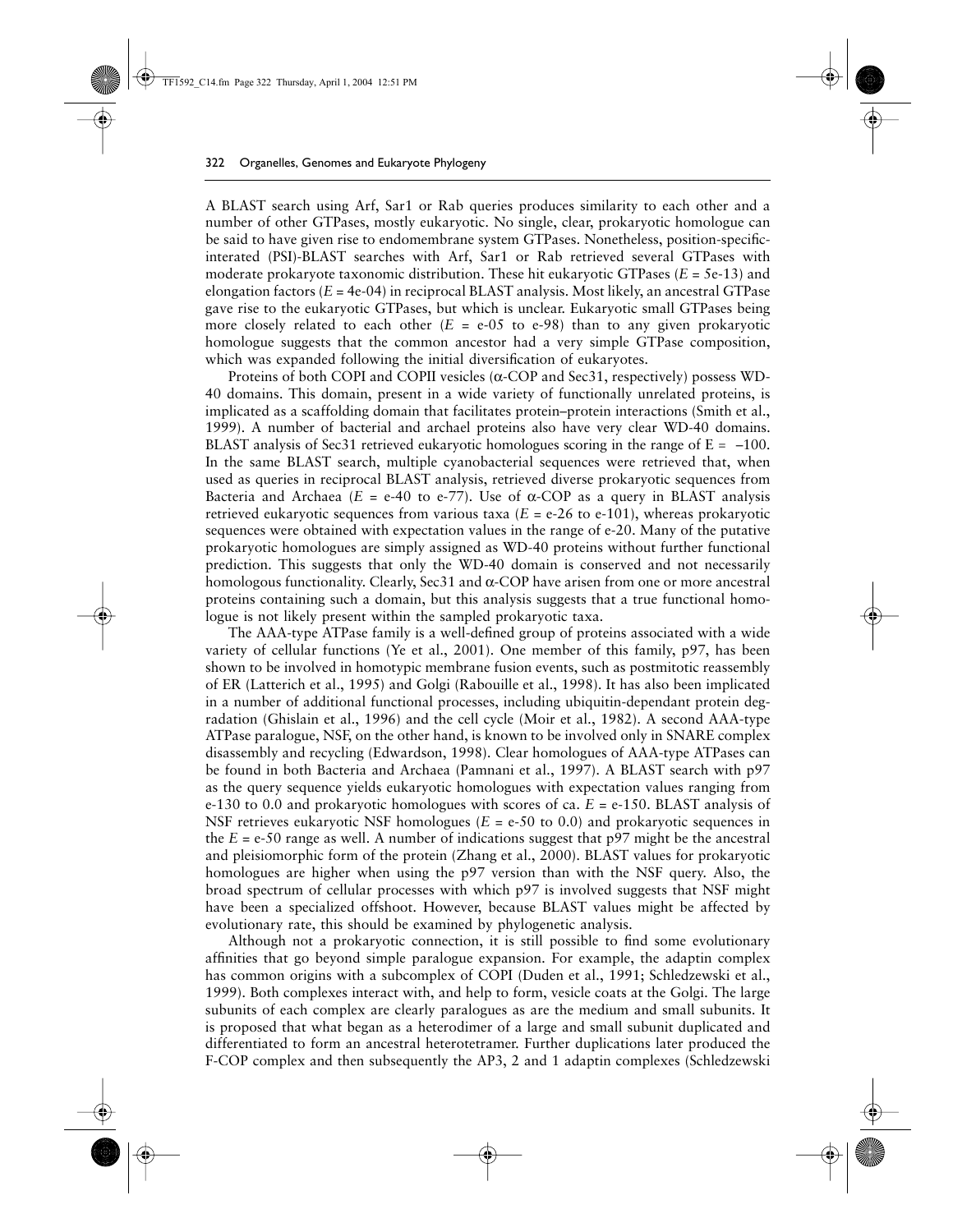et al., 1999). Recent data also suggest that the regulatory V1H subunit of the V-ATPase is homologous to the N-terminus of the  $\beta$ -COP and  $\mu$ -adaptin subunits (Geyer et al., 2002). These studies, however, are restricted in their taxonomic sampling, primarily including sequences from animals, fungi and land plants. A broader sampling would be useful to

TF1592\_C14.fm Page 323 Thursday, April 1, 2004 12:51 PM

verify and expand this proposed evolutionary scheme. No clear prokaryotic homologues were identifiable for SNAREs, adaptins, Sec1 and clathrin by BLAST or PSI-BLAST analyses.

## *14.4.2 Top Down: Reconstructing the Vesicular Transport Machinery of the Last Common Eukaryotic Ancestor*

Reconstructing the evolution of a cell biological system is done, in the ideal case, by deducing which components are present in the common ancestor of the group of organisms under consideration. Features found in all descendants of a common ancestor must, barring lateral gene transfer, have been present in that ancestor. Features found in most taxa, and in the deepest branch of a resolved phylogeny, are also most likely to have been present in the common ancestor. To make such deductions, knowledge of the cell biology of the taxa under examination, plus their phylogeny, is required. Systems central to eukaryotic cellular evolution will require a deeply branched phylogeny.

Initially, small subunit ribosomal DNA sequences were used alone to resolve eukaryotic relationships (Sogin, 1991), but for multiple reasons these data are insufficient to construct robust phylogenies and must be supplemented by protein and morphological data (Dacks and Doolittle, 2001; Embley and Hirt, 1998; Philippe and Adoutte, 1998; Philippe et al., 2000; Chapter 2). Issues relating to construction of phylogenies are discussed elsewhere in the book (Chapter 6). Despite analyses showing that the major eukaryotic lineages might have diverged from one another rapidly (Philippe and Adoutte, 1998; Philippe et al., 2000), evidence from improved species sampling, increased availability of molecular data and optimized computational analysis to suggest phylogenetic structure in eukaryotic relationships (Figure 14.4 and references therein). Genomics can further provide us with some of the data needed to better resolve that structure (Dacks and Doolittle, 2001).

Despite these advances, a resolved, broadly sampled and rooted eukaryotic phylogeny does not seem imminent. Nonetheless, reconstructing the evolution of eukaryotic cell biology is still possible in its absence. Rather than looking at a designated deepest taxon, diversity can be used to approximate the last common eukaryotic ancestor. Using comparative genomics to search, among diverse taxa, for proteins known to be functionally important in a particular system allows estimation of the minimal protein machinery present in the last common ancestor of the taxa sampled. The wider the diversity of sampling, the better their last common ancestor approximates the last common ancestor of all eukaryotes. The scheme in Figure 14.4 shows the state of knowledge ca. 2002 regarding eukaryotic relationships. Coded in this picture are major lineages with publicly accessible genomics initiatives. Although there are areas of the eukaryotic tree vastly undersampled, the current diversity of genome initiatives allows us to examine a last common ancestor that is a crude but reasonable approximation of the last common eukaryotic ancestor.

Eukaryotic genomic initiative databases publicly accessible as of September 2002 were searched for homologues of the protein family queries listed in Table 14.1. Most genomes examined have, at least, one member of the protein families identified as important components of the vesicle transport machinery (Table 14.3 and Table 14.4). Several queries were not identified in the *Paramecium* (ciliate) genome, but this project was in its earliest stages at the time of this survey. Given that the apicomplexans (sisters to the ciliates in the alveolate supergroup) possess all the components, it is likely that the scarcity of *Paramecium* components is due to sampling. The shared presence of the basic vesicular transport machinery in most of the surveyed genomes implies that it was already established in an early eukaryotic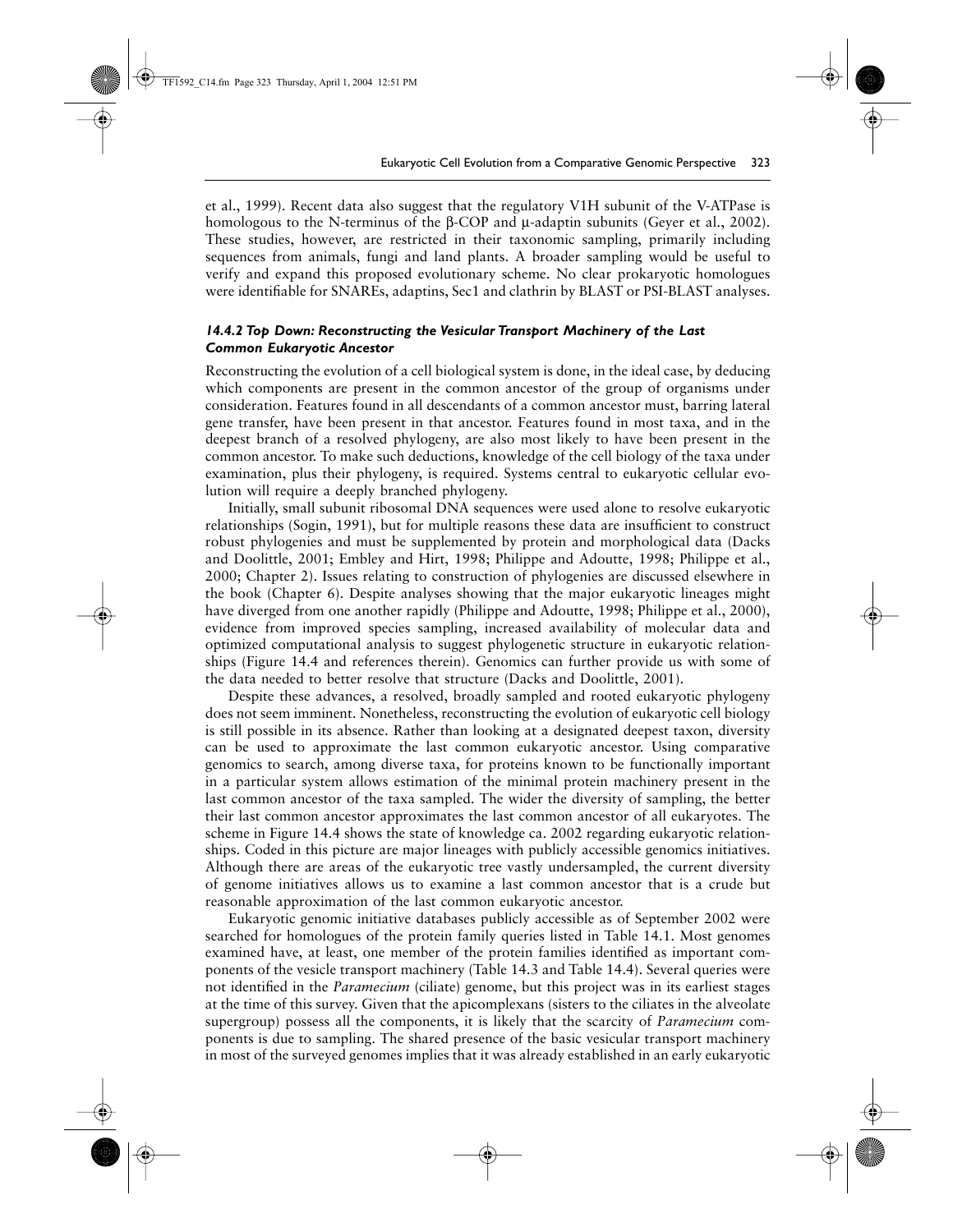

*FIGURE 14.4* Schematic of proposed eukaryotic relationships, ca. 2002. This unrooted star phylogeny incorporates references fully cited in Dacks and Doolittle (2001) 419–425, as well as new morphological SSUrDNA and protein data [Archibald et al. (2003) 62–66; Arisue et al. (2002) 1–10; Bapteste et al. (2002) 1414–1419; Silberman et al. (2002) 777–786; Simpson et al. (2002a) 239–248; Simpson et al. 1782–1791]. Taxa with publicly availaable EST projects are noted with a circle. Those with GSS orgenome projects are noted with a square. Taxa with both are marked with a hexagon.

## *TABLE 14.3* Comparative Genomic Survey of Vesicle Formation and Movement Proteins in Diverse Eukaryotic Genomes

| Higher Taxon  | Organism      | Arf | Sarl | ArfGEF | ΑP | <b>COPII</b> | <b>COPI</b>    | Clathrin | ArfGAP |
|---------------|---------------|-----|------|--------|----|--------------|----------------|----------|--------|
| Fungi         | Saccharomyces | A   | A    | A      | А  | A            | A              | A        | A      |
| Land plants   | Arabidopsis   | A   | C    | А      | A  | C            | A              | C        | A      |
| Animal        | Homo          | A   | A    | A      | A  | A            | $\overline{A}$ | A        | A      |
| Diplomonad    | Giardia       | A   | D    | D      | C  | E            | B              | D        | D      |
| Kinetoplastid | Trypanosoma   | C   | E    | E      | C  | E            | B              | C        | E      |
| Apicomplexa   | Plasmodium    | A   | E    | E      | E  | C            | B              | E        | C      |
| Slime molds   | Dictyostelium | C   | E    | E      | D  | NI           | D              | A        | C      |
| Entamoebae    | Entamoeba     | C   | E    | E      | E  | E            | B              | E        | E      |
| Red Algae     | Porphyra      | D   | D    | D      | D  | E            | B              | D        | NI     |
| Stramenopiles | Phytophthora  | D   | E    | D      | D  | D            | B              | D        | D      |
| Green algae   | Chlamydomonas | A   | E    | NI     | D  | NI           | B              | D        | A      |
| Ciliates      | Paramecium    | NI  | NI   | A      | NI | NI           | C              |          | NI     |

*Note:* A: homologues published in separate analyses; B: homologues previously identified in Dacks and Doolittle (2001) 419–425; C: genes not yet published but found in Genbank; D: a gene listed on the respective genome initiative Web site; E: homologue found by reciprocal BLAST analysis in this study; NI: a clear homologue not reliably identified by any of the given criteria. Table last updated in September 2002.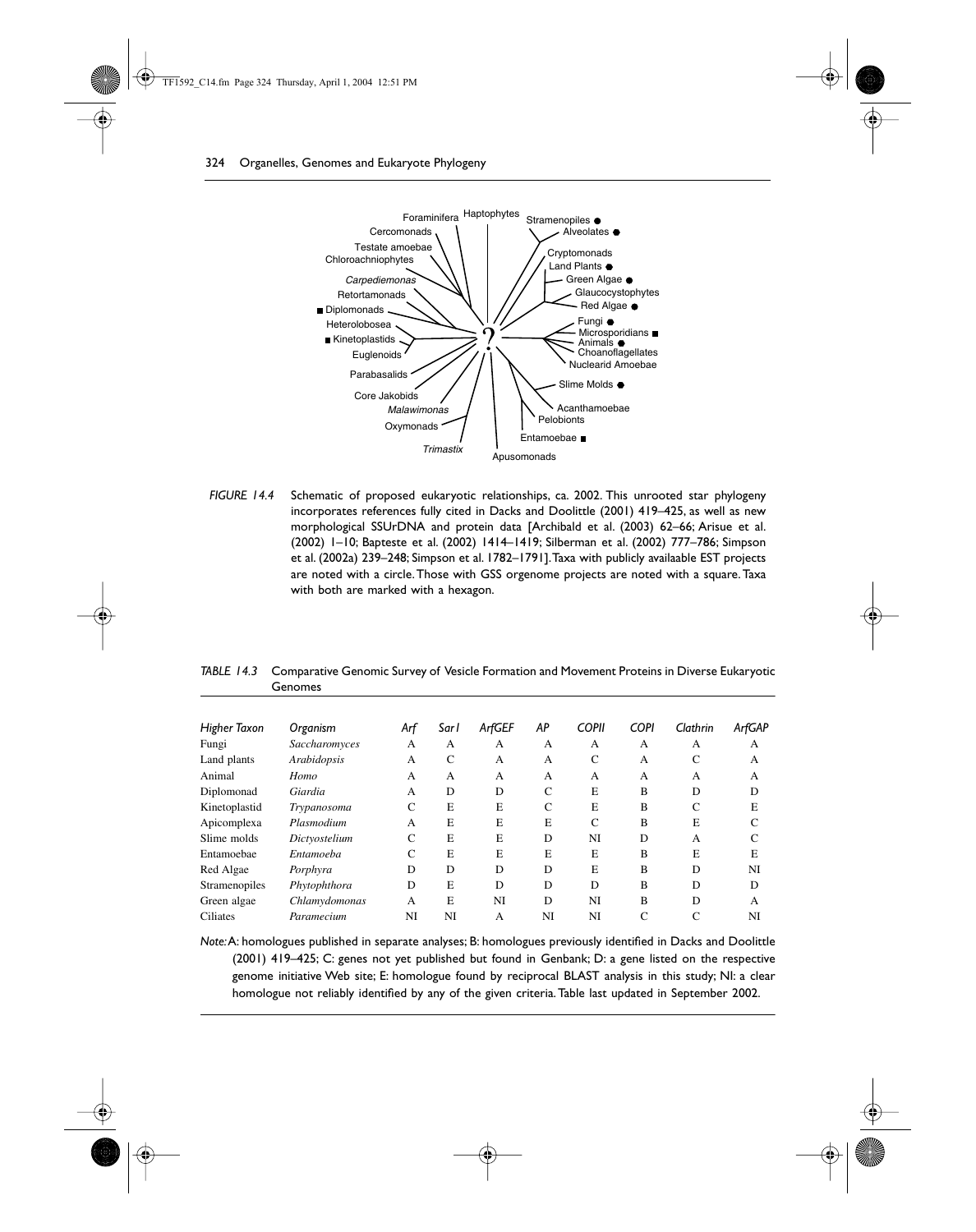#### Eukaryotic Cell Evolution from a Comparative Genomic Perspective 325

| Higher Taxon  | Organism      | <b>R-SNARE</b> | Syntaxin | Sec1 | Rab          | <b>NSF</b> | <b>b97</b> |
|---------------|---------------|----------------|----------|------|--------------|------------|------------|
| Fungi         | Saccharomyces | А              | A        | A    | A            | A          | A          |
| Land plants   | Arabidopsis   | А              | A        | A    | A            | C          | C          |
| Animal        | Homo          | А              | A        | A    | $\mathsf{A}$ | A          | A          |
| Diplomonad    | Giardia       | B              | A        | B    | A            | D          | D          |
| Kinetoplastid | Trypanosoma   | B              | A        | B    | A            | C          | C          |
| Apicomplexa   | Plasmodium    | B              | C        | B    | B            | C          | C          |
| Slime molds   | Dictyostelium | B              | A        | B    | A            | A          | C          |
| Entamoebae    | Entamoeba     | B              | B        | B    | A            | E          | C          |
| Red algae     | Porphyra      | B              | A        | NI   | B            | NI         | D          |
| Stramenopiles | Phytophthora  | B              | A        | B    | B            | E          | D          |
| Green algae   | Chlamydomonas | B              | A        | B    | A            | E          | D          |
| Ciliates      | Paramecium    | NI-a           | NI       | NI   | C            | C          | NI         |

#### *TABLE 14.4* Comparative Genomic Survey of Vesicle Fusion Proteins in Diverse Eukaryotic Genomes

*Note:* A: homologues published in separate analyses; B: homologues previously identified in Dacks and Doolittle (2001) 419–425; C: genes not yet published but found in Genbank; D: a gene listed on the respective genome initiative Web site; E: homologue found by reciprocal BLAST analysis in this study; NI: a clear homologue not reliably identified by any of the given criteria. In the case of NI-a, an Euplotes (ciliate) homologue has been identified. Table last updated in September 2002.

ancestor and that the basic mechanism of vesicular transport has also been conserved. Similarly, the common presence of clathrin, Sec31, and  $\alpha$ -COP homologues in the various genomes suggests that the last common ancestor also had the ability to form the three classes of vesicles seen at present.

Many of the questions surrounding the evolution and complexification of eukaryotic systems are ones of duplications. Some queries involve multiple duplications of closely related proteins, which might be difficult to assess by BLAST alone (see Section 14.5). Others, however, involve deep duplications, yielding paralogues with divergent function such as Sar1/Arf. The Arf protein family is composed of several paralogous subfamilies, each playing a similar role in the formation of clathrin and COPI vesicles as Sar1 does for COPII. The majority of taxa examined have at least one homologue of both Arf and Sar1 present in their genomes (Table 14.3 and Table 14.4), and thus the duplication that gave rise to Arf and Sar1 is likely to have occurred before the divergence of the taxa examined.

The situation with NSF vs. p97 is slightly more complicated. Both proteins are members of a larger AAA-type ATPase family. Most taxa examined seem to have at least one copy of both genes. However, both proteins also retrieve eukaryotic cdc48 homologues as well as a number of uncharacterized cdc48-like ORFs with significant BLAST scores. This makes it quite difficult to distinguish the presence of p97 vs. that of NSF. As well, although the biological function of NSF is well established, p97 seems to have multiple roles in the cell, membrane fusion being only one of them (Ye et al., 2001). As such, the biological significance of the duplication is difficult to assess. Although the story is likely to be infinitely more complex, it is possible to deduce, at a minimum, that the duplication which gave rise to p97 and NSF occurred before the last common ancestor of the taxa tested.

Comparative genomic surveys have also been used to demonstrate a trend of expansion in some of the families involved in vesicular transport in unicellular organisms as compared with multicellular taxa. This is seen quite strikingly in the Rab proteins when comparing *Saccharomyces* (11 Rabs), *Plasmodium* (11) and *Trypanosoma* (16) to *Caenorhabditis* (29), *Homo* (60) and *Arabidopsis* (57); (Bock et al., 2001; Rutherford and Moore, 2002).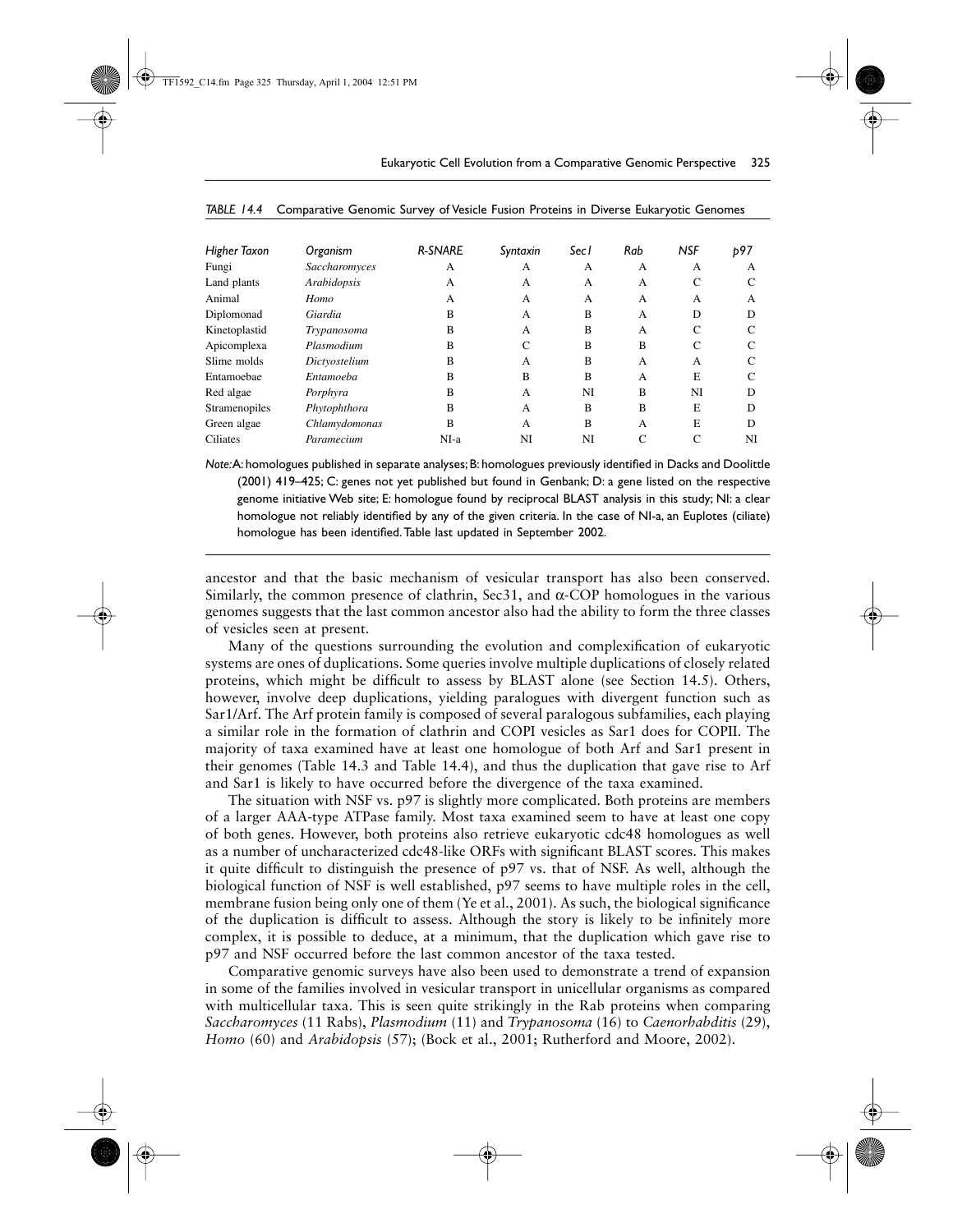## **14.5 Beyond BLAST: Examples from Functional Studies**

BLAST can survey for the presence of relevant protein families in diverse eukaryotic genomes. However, many more detailed questions are beyond the scope of sequence analysis alone and require additional data.

Questions of detailed evolutionary history might require the identification of a gene sequence at the level of its paralogue subfamily within a larger gene family, ideally within a phylogenetic framework. The reliability of such an assignment by BLAST might be compromised, because the algorithm does not take into account evolutionary rate and so a sequence from an organism with a rapid rate might be misidentified. Additionally, many of the databases provide only partial (end reads of cDNAs) or poor-quality gene sequence (single-pass reads of genomic fragments). These should provide enough conserved sequence to yield a broad gene family assignment (such as in the case of Sar1 vs. Arf), but a subfamily identification might be beyond the boundaries of reliability. For identification of close paralogue affiliation, molecular biology, phylogeny and functional assignment might be required. Other detailed questions of evolution within a gene family might involve establishing the relationship of paralogues, and the timing of their expansion relative to various lineage divergences or the relationship of various paralogues relative to an outgroup.

## *14.5.1 Genomics and Phylogeny*

Several phylogenetic studies have used genomic databases for the initial identification of partial sequences, which were then confirmed and expanded through standard molecular biological means. Phylogenetic analysis of the various subunits of the adaptin and COP complexes, as obtained in part by sequencing cDNAs, revealed not only homologies between the seemingly unrelated endomembrane components but also some internal paralogue relationships (Chow et al., 2001; Schledzewski et al., 1999). Similar studies have also been performed on the syntaxin gene family. Syntaxin genes were identified from a variety of protist EST and GSS surveys and further characterized by molecular biological means. Phylogenetic analysis determined that the duplication giving rise to the syntaxin gene families must have occurred early on in eukaryotic evolution (Dacks and Doolittle, 2002), as well as identifying several lineage specific paralogue expansions within the gene family. The Rab protein family has been studied in perhaps the most diverse array of taxa (Bush et al., 1993; Janoo et al., 1999; Langford et al., 2002; Morgan et al., 2002; Rutherford and Moore, 2002; Saito-Nakano et al., 2001; Stedman et al., 2003). Various Rab homologues have been identified from genomics initiatives in *Entamoeba* (Saito-Nakano et al., 2001) and more recently from *Giardia* (Langford et al., 2002). The phylogenetic analysis in this study shows a family with multiple deep duplications giving rise to several clades early on in the history of eukaryotes. On the other hand, phylogenetic analysis of the Rab5 families from mammals, yeast and trypanosomes indicates that the evolution of multiple Rab5 genes postdates the common eukaryotic ancestor as the Rab5 genes for each organism segregate into separate clades (Field et al., 1998). This implies that the common ancestor had a single Rab5 and hence most likely a simplified endocytic system. Interestingly, in yeast there is a high degree of redundancy between the three Rab5 isoforms. In the simpler trypanosomal system, wherein there are only two Rab5 family members, these functions appear fully distinct. The status of the two *Toxoplasma* gene products awaits functional analysis (Robibaro et al., 2002).

Phylogenetic analysis has also shed light on the story of paralogue expansion in both SNAREs and Rab proteins. There is a clear story of convergent, lineage-specific expansion in the plasma-membrane-localized syntaxin families of both metazoa and plants (Dacks and Doolittle, 2002). The *Arabidopsis* genome, in particular, shows a heavily expanded SNARE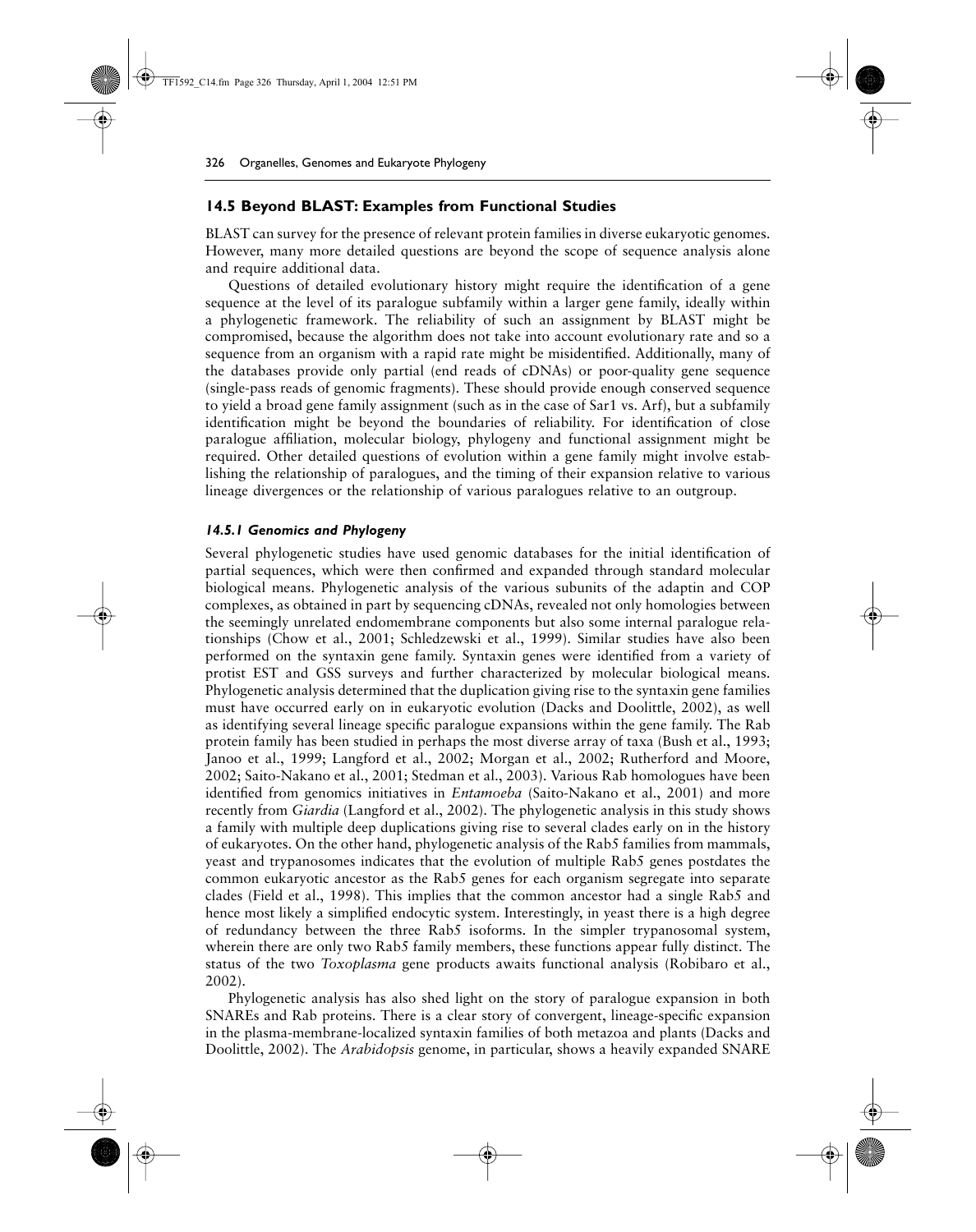complement (Sanderfoot et al., 2000). A similar story is seen with the Rab proteins. A phylogenetic study of Rabs in yeast, mammals and *Arabidopsis* showed not only an expanded Rab content in *Arabidopsis*, as compared with yeast, but also that the mammalian and plant Rabs have expanded separately (Rutherford and Moore, 2002).

## *14.5.2 Genomics and Cell Biology*

TF1592\_C14.fm Page 327 Thursday, April 1, 2004 12:51 PM

As for phylogenetic studies, genomics has allowed for identification of novel vesicular transport component homologues that can then be studied functionally. This has yielded both comforting underlying generalities to the model of endomembrane system organization as well as some surprising differences.

A number of significant finds regarding functional vs. *in silico* assignment of paralogues have emerged so far. A BLAST result alone might not be sufficient to assign functional homology. For example, one trypanosome Rab homologue clearly belongs to the Rab 18 family, based on BLAST. Paradoxically, the trypanosomal protein localizes to the Golgi complex whereas in metazoans Rab18 is associated with an endosomal compartment (Jeffries et al., 2002). Further, for a protein finally assigned as a Rab31 homologue, sequence comparisons were unable to discriminate its assignment between several Rab subfamilies. Functional analysis indicated trypanosomal Rab31 as a Golgi protein, in common with human Rab31 (Field et al., 2000). These observations indicate that detailed reconstruction of pathways within the endomembrane system, based purely on the presence of similar protein factors, is likely to be inaccurate; they probably also reflect the strong emphasis on functional data from higher eukaryotes. Most likely, as studies progress in divergent systems, the information will be of major utility for improving the accuracy of *in silico* assignments. For a second family of proteins, the SNAREs, this will be even more critical as these proteins contain extensive coiled-coil regions and retain limited sequence homology. Assignment of the full SNARE complement took several years, together with functional analysis, in the accessible *S. cerevisiae* system (Lewis and Pelham, 2002). It is clear that BLAST alone will be unable to even identify all SNAREs in divergent systems, let alone assign them a specific function. Phylogenetic analysis and functional cell biology will be even more important to fully understand the role of SNAREs in eukaryotes.

Nonetheless, the generalities of function for both these protein families have been confirmed in diverse taxa. Studies of Rabs have been done in a wide array of organisms, helped in part by sequences derived from genomic initiatives. Syntaxins too, albeit to a lesser extent, have benefited from the genomic windfall (Bogdanovic et al., 2000, 2002; Zhu et al., 2002). This will help establish a generalized model of how the endomembrane system functions have evolved.

## **14.6 Conclusions**

The analysis of prokaryotic homologues raises several points. It appears likely that direct prokaryotic homologues of the proteins involved in vesicle transport are absent. Proteins containing the domains from which the eukaryotic components are built are present, but the occurrence of multiple GTPase or WD-40 domains in prokaryotes is perhaps unsurprising. For the prokaryotic taxa with genomes currently in hand, it is unlikely that any function homologous to vesicle transport is present. However, a recent characterization of the archeon *Ignicoccus* revealed an intracellular vesicle (Rachel et al., 2002). On the other hand, there are well-characterized prokaryotic homologues for various pieces of the protein translocation machinery, which serve similar if not identical roles in the cell (Rapoport et al., 1996). A recent functional study has even shown that when this system is blocked in *E. coli*, stacks of internal membranes with attached ribosomes accumulate in the cell (Herskovits et al., 2002),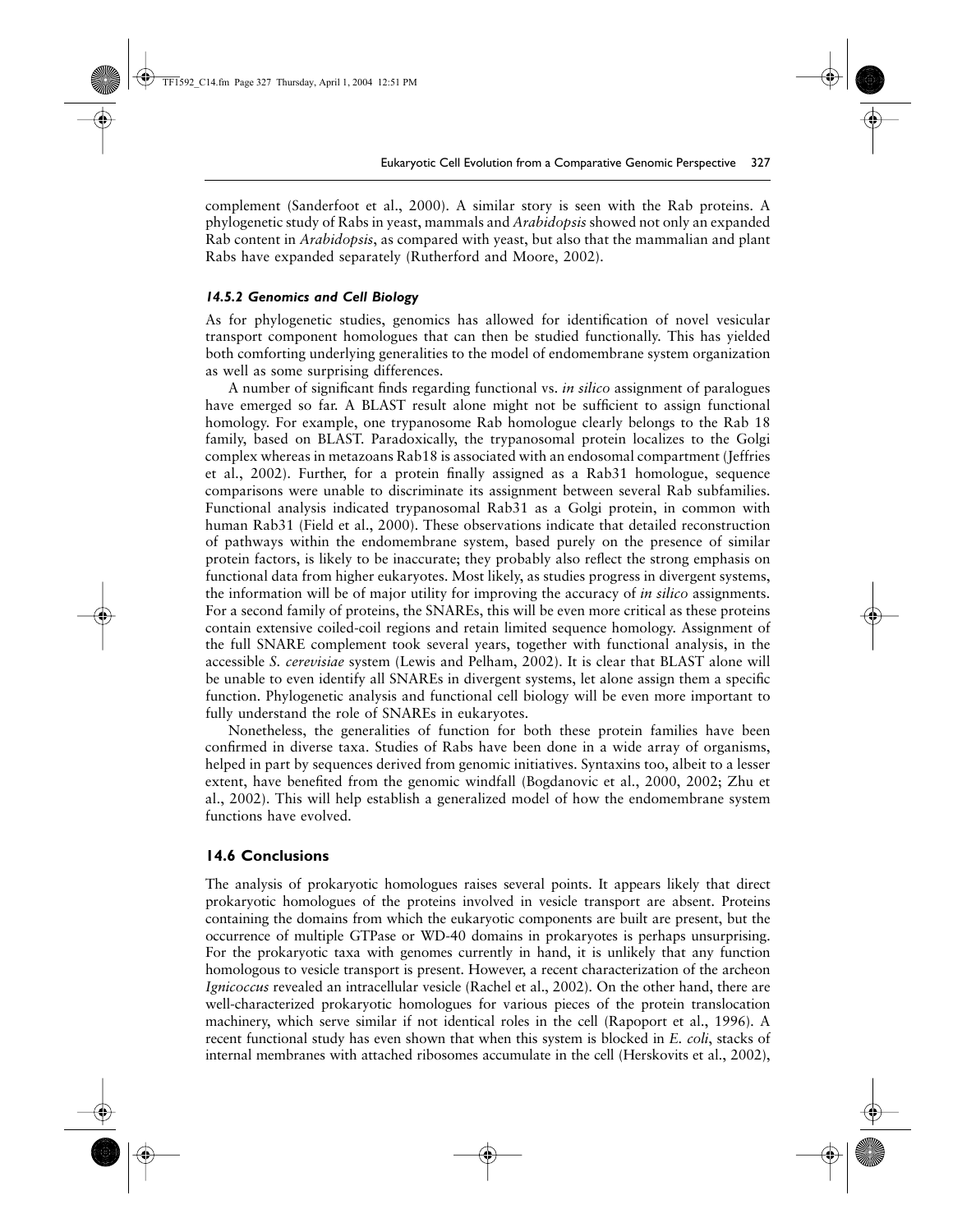eerily reminiscient of ER. Although these and the archael vesicle might only be superficially similar and not truly homologous to the eukaryotic systems, they provide examples of structures similar to those in the endomembrane system arising in a prokaryotic context. Having more than one example of this makes any suggested models of the process more plausible.

From the current survey of eukaryotes, it is clear that the majority of the vesicular transport protein machinery that is well characterized in model systems is present in diverse taxa. This indicates that the entire system is relatively conserved and that the models for the mechanisms of vesicular transport are broadly applicable to eukaryotes beyond yeast and humans. The mere presence of a homologue does not necessarily imply the same function, but the presence of multiple interacting components makes the conservation of mechanism the most parsimonious working hypothesis. This mechanism needs to be tested *in vivo,* however, in diverse eukaryotes. The difference in function will tell exactly how the overall model must be modified to be universally applicable, as well as provide insight into specific evolutionary modifications. The last common eukaryotic ancestor appears to have had a complex endomembrane system. If generalities can be drawn from the evolution of the syntaxin and Rab families, then the elaboration of the vesicular transport components is likely to have begun early in eukaryotic evolution and ballooned on the various incidents of multicellularity. Nonetheless, other protein families will also have to be examined and this detailed picture of the evolution of the protein machinery will ultimately flesh out our understanding of the evolution of the endomembrane system in eukaryotes and provide deeper insight into organisms that are a threat or a benefit to us.

## **14.7 Materials and Methods**

## *14.7.1 Search Queries*

Either animal or fungal representatives of each protein family identified in the introduction were retrieved from Genbank and used as queries for the BLAST analyses. Table 14.1 gives the full listing of queries with their accession numbers. The protein representatives from these taxa were used as queries because the functional characterization of the protein families occurred in these model systems.

#### *14.7.2 Search Methods*

Keyword searching was performed at all databases that supported this option, in order to retrieve identified homologues. BLAST analysis was performed at the NCBI BLAST server (http://www.ncbi.nlm.nih.gov/BLAST/). Both the BLASTp algorithm and PSI-BLAST algorithm when necessary were used to search the protein databases. The tBLASTn algorithm was used when searching nucleotide databases. A cut-off value of 0.05 was used when selecting potential homologues, and each retrieved sequence was reciprocally used as a query back to the nr database. Only sequences that retrieved the initial query sequence were deemed legitimate homologues.

Two sets of searches were performed. In September 2001, searches were performed for a subset of the vesicular transport proteins, the results of which were published in November 2001 (Dacks and Doolittle, 2001). A second search was performed in September 2002 for an expanded set of vesicular transport proteins and to search for prokaryotic homologues of the queries listed in Table 14.1. Therefore, the homologues identified as B in Table 14.3 and Table 14.4 were identified in the September 2001 search, and all results are current as of September 2002.

## *14.7.3 Databases*

The nonredundant (nr) database at Genbank was the only database searched when attempting to find prokaryotic homologues. The search for eukaryotic orthologues was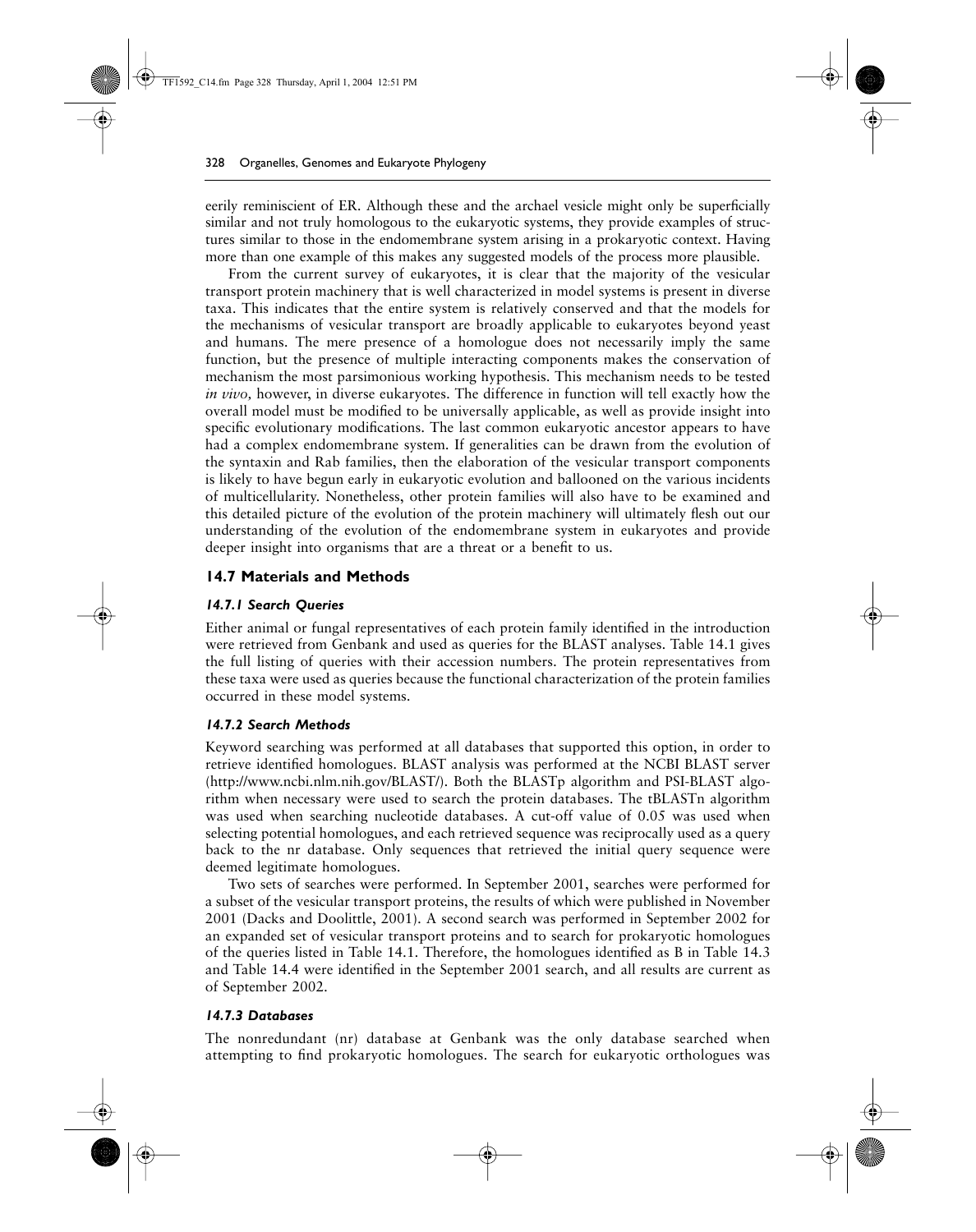also primarily performed in the nr database. However, the others ESTs database, HTGS and the GSS databases were also searched. Searches were also performed at a number of genome project Web sites, including the *Dictyostelium* cDNA project (http://www.csm.biol.tsukuba.ac.jp/cDNAproject.html), the *Giardia* genome project (http://jbpc.mbl.edu/Giardia-HTML/index2.html), the *Phytophthora* Genome Consortium (https://xgi.ncgr.org/pgc/) as well as the *Chlamydomonas* and *Porphyra* genome projects (http://www.kazusa.or.jp/en/plant/database.html).

## **Acknowledgments**

JBD thanks W. F. Doolittle for helpful discussion, critical reading of the manuscript and supervision. Various discussions with T. Cavalier-Smith and members of the Doolittle and Roger labs have helped to shape many of the ideas in this chapter. P. P. Poon, M. Sogin, L. A. M. Davis and A. McArthur are also thanked for critical reading of this manuscript. MCF thanks members of the Field Laboratory for comments on the manuscript. We acknowledge the various genome projects that have made data publicly available; without these data such discussion would be impossible. Work in this chapter was supported by a grant to W. F. Doolittle (MT4467), a Canadian Institutes of Health Research doctoral research award to JBD and the Wellcome Trust (program grant to MCF).

## **References**

- Addinall, S. G. and Holland, B. (2002) The tubulin ancestor, FtsZ, draughtsman, designer and driving force for bacterial cytokinesis. *J. Mol. Biol.* 318: 219–236.
- Alberts, B., Bray, D., Lewis, J., Raff, M., Roberts, K. and Watson, J. D. (1994) *Molecular Biology of the Cell,* Garland Publishers, New York.
- Altschul, S. F., Madden, T. L., Schaffer, A. A., Zhang, J., Zhang, Z., Miller, W. and Lipman, D. J. (1997) Gapped BLAST and PSI-BLAST: A new generation of protein database search programs. *Nucleic Acids Res.* 25: 3389–3402.
- Antonin, W., Fasshauer, D., Becker, S., Jahn, R. and Schneider, T. R. (2002) Crystal structure of the endosomal SNARE complex reveals common structural principles of all SNAREs. *Nat. Struct. Biol*. 9: 107–111.
- Archibald, J. M., Longet, D., Pawlowski, J. and Keeling, P. J. (2003) A novel polyubiquitin structure in cercozoa and foraminifera: Evidence for a new eukaryotic supergroup. *Mol. Biol. Evol.* 20: 62–66.
- Arisue, N., Hashimoto, T., Lee, J. A., Moore, D. V., Gordon, P., Sensen, C. W., Gaasterland, T., Hasegawa, M. and Muller, M. (2002) The phylogenetic position of the pelobiont *Mastigamoeba balamuthi* based on sequences of rDNA and translation elongation factors EF-1alpha and EF-2. *J. Euk. Microbiol*. 49: 1–10.
- Armstrong, J. (2000) Membrane traffic between genomes. *Genome Biol.* 1: REVIEWS104.
- Bapteste, E., Brinkmann, H., Lee, J. A., Moore, D. V., Sensen, C. W., Gordon, P., Durufle, L., Gaasterland, T., Lopez, P., Muller, M. and Philippe, H. (2002) The analysis of 100 genes supports the grouping of three highly divergent amoebae: *Dictyostelium*, *Entamoeba*, and *Mastigamoeba*. *Proc. Natl. Acad. Sci. USA* 99: 1414–1419.
- Becker, B. and Melkonian, M. (1996) The secretory pathway of protists: Spatial and functional organization and evolution. *Microbiol. Rev*. 60: 697–721.
- Bock, J. B., Matern, H. T., Peden, A. A. and Scheller, R. H. (2001) A genomic perspective on membrane compartment organization. *Nature* 409: 839–841.
- Bogdanovic, A., Bruckert, F., Morio, T. and Satre, M. (2000) A syntaxin 7 homologue is present in *Dictyostelium discoideum* endosomes and controls their homotypic fusion. *J. Biol. Chem.* 275: 36691–36697.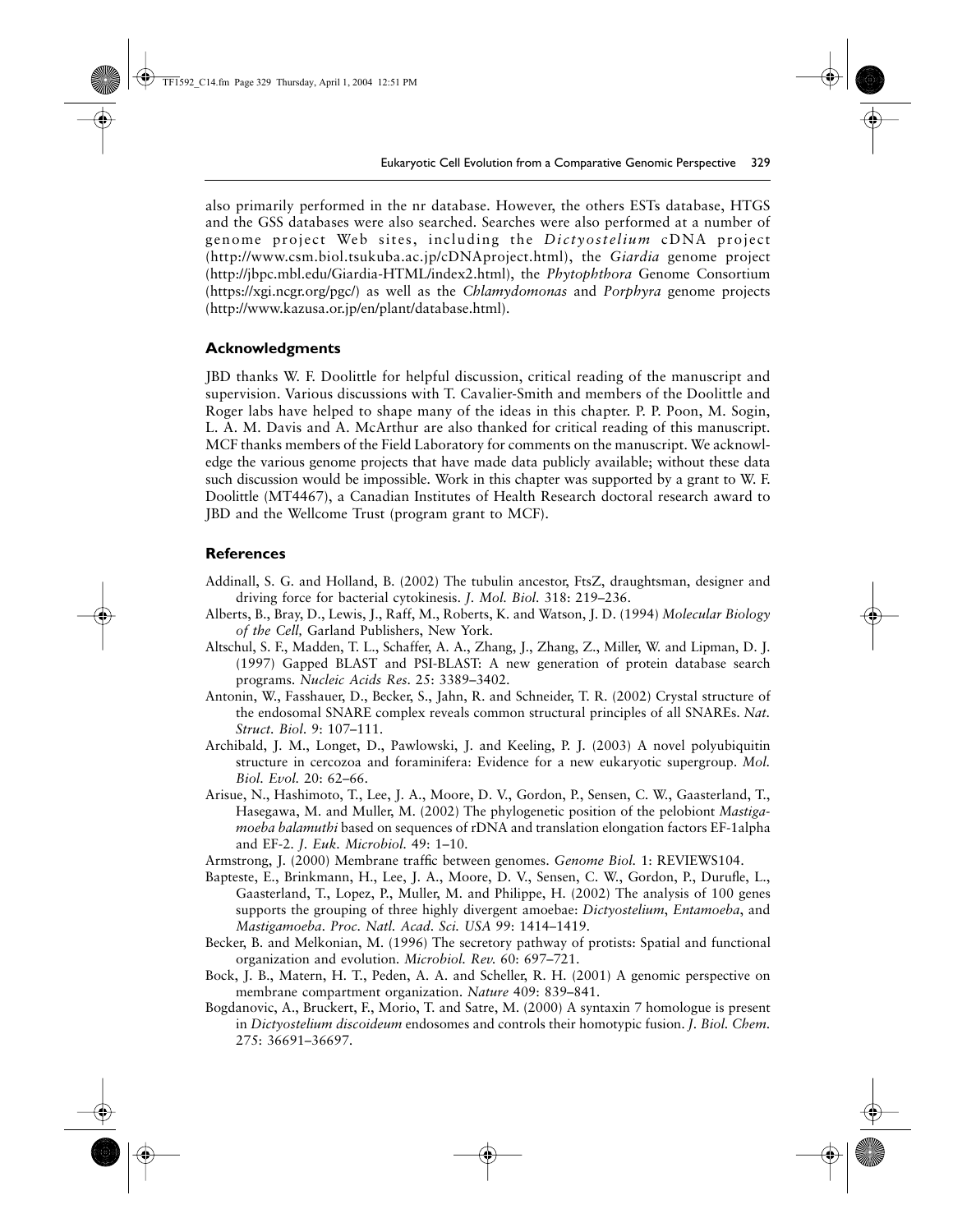- Bogdanovic, A., Bennett, N., Kieffer, S., Louwagie, M., Morio, T., Garin, J., Satre, M. and Bruckert, F. (2002) Syntaxin 7, syntaxin 8, Vti1 and VAMP7 (vesicle-associated membrane protein 7) form an active SNARE complex for early macropinocytic compartment fusion in *Dictyostelium discoideum*. *Biochem. J.* 368: 29–39.
- Bryant, N. J. and Stevens, T. H. (1998) Vacuole biogenesis in *Saccharomyces cerevisiae*: Protein transport pathways to the yeast vacuole. *Microbiol. Mol. Biol. Rev*. 62: 230–247.
- Bush, J., Franek, K., Daniel, J., Spiegelman, G. B., Weeks, G. and Cardelli, J. (1993) Cloning and characterization of five novel *Dictyostelium discoideum* rab-related genes. *Gene* 136: 55–60.
- Chaturvedi, S., Qi, H., Coleman, D., Rodriguez, A., Hanson, P. I., Striepen, B., Roos, D. S. and Joiner, K. A. (1999) Constitutive calcium-independent release of *Toxoplasma gondii* dense granules occurs through the NSF/SNAP/SNARE/Rab machinery*. J. Biol. Chem*. 274: 2424–2431.
- Chow, V. T., Sakharkar, M. K., Lim, D. P. and Yeo, W. M. (2001) Phylogenetic relationships of the seven coat protein subunits of the coatomer complex, and comparative sequence analysis of murine xenin and proxenin. *Biochem. Genet*. 39: 201–211.
- Christoforidis, S., Miaczynska, M., Ashman, K., Wilm, M., Zhao, L., Yip, S. C., Waterfield, M. D., Backer, J. M. and Zerial, M. (1999) Phosphatidylinositol-3-OH kinases are Rab5 effectors. *Nat. Cell Biol*. 1: 249–252.
- Dacks, J. B. and Doolittle, W. F. (2001) Reconstructing/deconstructing the earliest eukaryotes: How comparative genomics can help. *Cell* 107: 419–425.
- Dacks, J. B. and Doolittle, W. F. (2002) Novel syntaxin gene sequences from *Giardia*, *Trypanosoma* and algae: Implications for the ancient evolution of the eukaryotic endomembrane system*. J. Cell Sci*. 115: 1635–1642.
- Delwiche, C. F. (1999) Tracing the thread of plastid diversity through the tapestry of life. *Am. Nat.* 154: S164–S177.
- Donaldson, J. G. and Lippincott-Schwartz, J. (2000) Sorting and signaling at the Golgi complex. *Cell* 101: 693–696.
- Doray, B., Ghosh, P., Griffith, J., Geuze, H. J. and Kornfeld, S. (2002) Cooperation of GGAs and AP-1 in packaging MPRs at the trans-Golgi network. *Science* 297: 1700–1703.
- Duden, R., Griffiths, G., Frank, R., Argos, P. and Kreis, T. E. (1991) Beta-COP, a 110 kDa protein associated with non-clathrin-coated vesicles and the Golgi complex, shows homology to beta-adaptin. *Cell* 64: 649–665.
- Edwardson, J. M. (1998) Membrane fusion: All done with SNAREpins? *Curr. Biol*. 8: R390–393.
- Embley, T. M. and Hirt, R. P. (1998) Early branching eukaryotes? *Curr. Opin. Genet. Dev*. 8: 624–629.
- Fasshauer, D., Sutton, R. B., Brunger, A. T. and Jahn, R. (1998) Conserved structural features of the synaptic fusion complex: SNARE proteins reclassified as Q- and R-SNAREs. *Proc. Natl. Acad. Sci. USA* 95: 15781–15786.
- Field, H., Farjah, M., Pal, A., Gull, K. and Field, M. C. (1998) Complexity of trypanosomatid endocytosis pathways revealed by Rab4 and Rab5 isoforms in *Trypanosoma brucei*. *J. Biol. Chem.* 273: 32102–32110.
- Field, H., Sherwin, T., Smith, A. C., Gull, K. and Field, M. C. (2000) Cell-cycle and developmental regulation of TbRAB31 localisation, a GTP-locked Rab protein from *Trypanosoma brucei*. *Mol. Biochem. Parasitol*. 106: 21–35.
- Field, H., Ali, B. R., Sherwin, T., Gull, K., Croft, S. L. and Field, M. C. (1999) TbRab2p, a marker for the endoplasmic reticulum of *Trypanosoma brucei*, localises to the ERGIC in mammalian cells. *J. Cell Sci.* 112: 147–156.
- Geyer, M., Yu, H., Mandic, R., Linnemann, T., Zheng, Y. H., Fackler, O. T. and Peterlin, B. M. (2002) Subunit H of the V-ATPase binds to the medium chain of adaptor protein complex 2 and connects Nef to the endocytic machinery. *J. Biol. Chem*. 277: 28521–28529.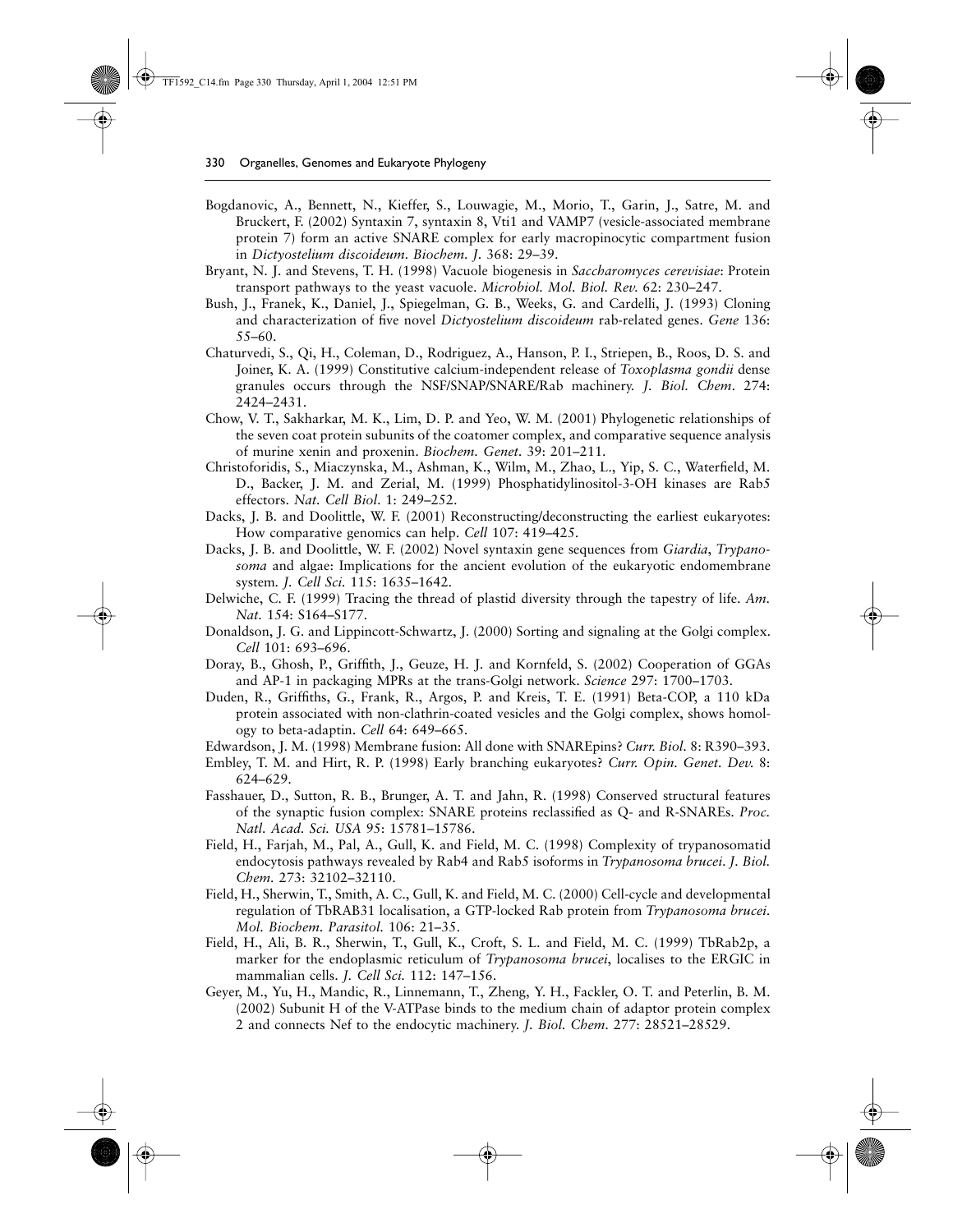Eukaryotic Cell Evolution from a Comparative Genomic Perspective 331

- Ghislain, M., Dohmen, R. J., Levy, F. and Varshavsky, A. (1996) Cdc48p interacts with Ufd3p, a WD repeat protein required for ubiquitin-mediated proteolysis in *Saccharomyces cerevisiae*. *EMBO J.* 15: 4884–4899.
- Girod, A., Storrie, B., Simpson, J. C., Johannes, L., Goud, B., Roberts, L. M., Lord, J. M., Nilsson, T. and Pepperkok, R. (1999) Evidence for a COP-I-independent transport route from the Golgi complex to the endoplasmic reticulum. *Nat. Cell Biol*. 1: 423–430.
- Glick, B. S. (2000) Organization of the Golgi apparatus. *Curr. Opin. Cell Biol*. 12: 450–456.
- Hay, J. C. (2001) SNARE complex structure and function. *Exp. Cell Res*. 271: 10–21.
- Herskovits, A. A., Shimoni, E., Minsky, A. and Bibi, E. (2002) Accumulation of endoplasmic membranes and novel membrane-bound ribosome-signal recognition particle receptor complexes in *Escherichia coli*. *J. Cell Biol*. 159: 403–410.
- Jahn, R. and Sudhof, T. C. (1999) Membrane fusion and exocytosis. *Annu. Rev. Biochem*. 68: 863–911.
- Janoo, R., Musoke, A., Wells, C. and Bishop, R. (1999) A Rab1 homologue with a novel isoprenylation signal provides insight into the secretory pathway of *Theileria parva*. *Mol. Biochem. Parasitol.* 102: 131–143.
- Jeffries, T. R., Morgan, G. W. and Field, M. C. (2002) TbRAB18, a developmentally regulated Golgi GTPase from *Trypanosoma brucei*. *Mol. Biochem. Parasitol*. 121: 63–74.
- Kaiser, C. and Ferro-Novick, S. (1998) Transport from the endoplasmic reticulum to the Golgi. *Curr. Opin. Cell. Biol*. 10: 477–482.
- Kasinsky, H. E., Lewis, J. D., Dacks, J. B. and Ausio, J. (2001) Origin of H1 linker histones. *FASEB J.* 15: 34–42.
- Kirchhausen, T. (2000) Clathrin. *Annu. Rev. Biochem*. 69: 699–727.
- Klumperman, J. (2000) Transport between ER and Golgi. *Curr. Opin. Cell Biol.* 12: 445–449.
- Langford, T. D., Silberman, J. D., Weiland, M. E., Svard, S. G., McCaffery, J. M., Sogin, M. L. and Gillin, F. D. (2002) *Giardia lamblia*: Identification and characterization of Rab and GDI proteins in a genome survey of the ER to Golgi endomembrane system. *Exp. Parasitol.* 101: 13–24.
- Latterich, M., Frohlich, K. U. and Schekman, R. (1995) Membrane fusion and the cell cycle: Cdc48p participates in the fusion of ER membranes. *Cell* 82: 885–893.
- Lewis, M. J. and Pelham, H. R. (2002) A New Yeast Endosomal SNARE related to mammalian syntaxin 8. *Traffic* 3: 922–929.
- Liendo, A., Stedman, T. T., Ngo, H. M., Chaturvedi, S., Hoppe, H. C. and Joiner, K. A. (2001) *Toxoplasma gondii* ADP-ribosylation factor 1 mediates enhanced release of constitutively secreted dense granule proteins. *J. Biol. Chem*. 276: 18272–18281.
- Luzio, J. P., Rous, B. A., Bright, N. A., Pryor, P. R., Mullock, B. M. and Piper, R. C. (2000) Lysosome-endosome fusion and lysosome biogenesis. *J. Cell Sci.* 113: 1515–1524.
- Maier, A. G., Webb, H., Ding, M., Bremser, M., Carrington, M. and Clayton, C. (2001) The coatomer of *Trypanosoma brucei*. *Mol. Biochem. Parasitol*. 115: 55–61.
- McNew, J. A., Parlati, F., Fukuda, R., Johnston, R. J., Paz, K., Paumet, F., Sollner, T. H. and Rothman, J. E. (2000) Compartmental specificity of cellular membrane fusion encoded in SNARE proteins. *Nature* 407: 153–159.
- Moir, D., Stewart, S. E., Osmond, B. C. and Botstein, D. (1982) Cold-sensitive cell-division-cycle mutants of yeast: Isolation, properties, and pseudoreversion studies. *Genetics* 100: 547–563.
- Morgan, G. W., Allen, C. L., Jeffries, T. R., Hollinshead, M. and Field, M. C. (2001) Developmental and morphological regulation of clathrin-mediated endocytosis in *Trypanosoma brucei*. *J. Cell Sci*. 114: 2605–2615.
- Morgan, G. W., Hall, B. S., Denny, P. W., Field, M. C. and Carrington, M. (2002) The endocytic apparatus of the kinetoplastida. Part II: Machinery and components of the system. *Trends Parasitol.* 18: 540–546.
- Muniz, M., Nuoffer, C., Hauri, H. P. and Riezman, H. (2000) The Emp24 complex recruits a specific cargo molecule into endoplasmic reticulum-derived vesicles. *J. Cell Biol*. 148: 925–930.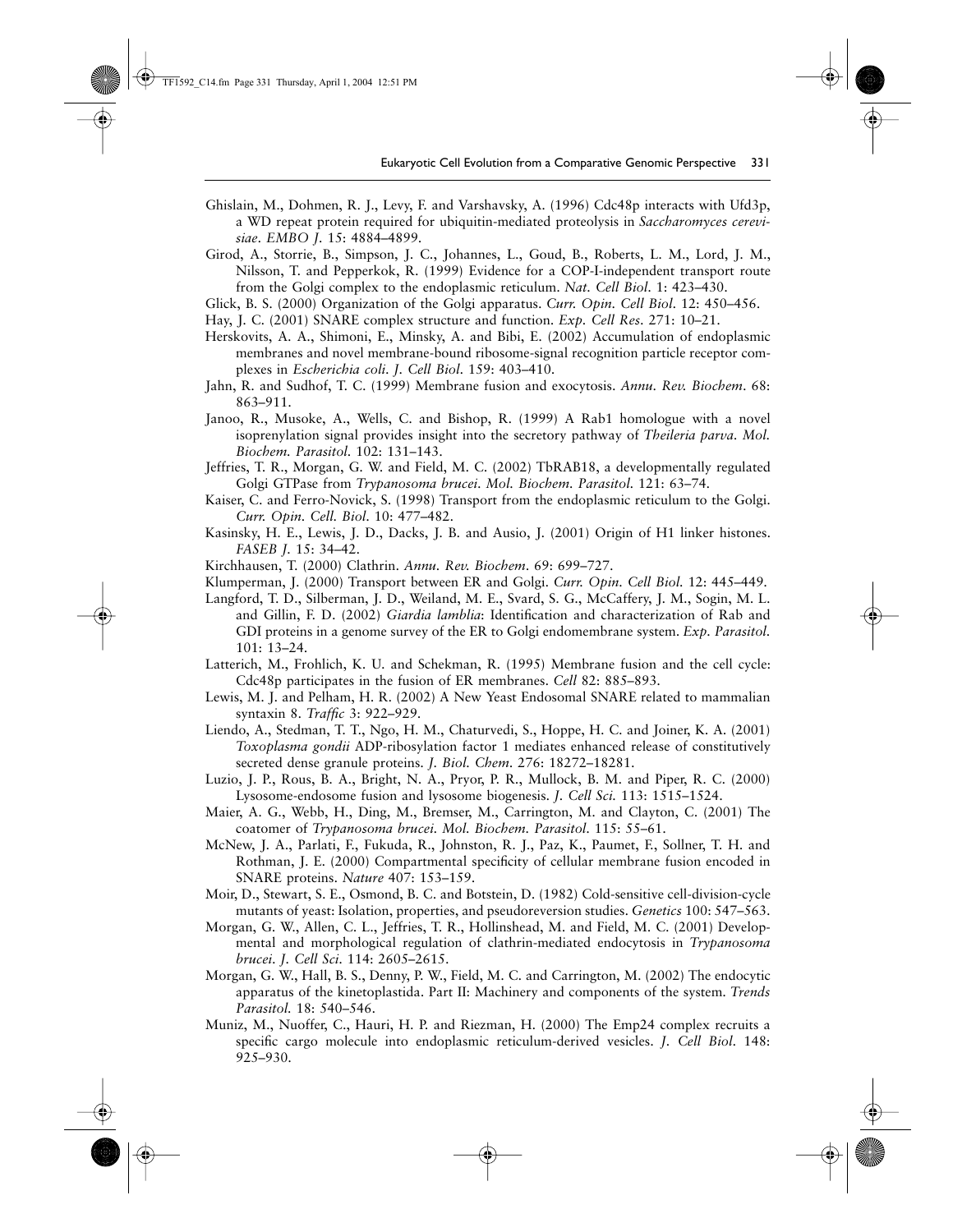- Nagai, H., Kagan, J. C., Zhu, X., Kahn, R. A. and Roy, C. R. (2002) A bacterial guanine nucleotide exchange factor activates ARF on *Legionella* phagosomes. *Science* 295: 679–682.
- Nickel, W., Weber, T., McNew, J. A., Parlati, F., Sollner, T. H. and Rothman, J. E. (1999) Content mixing and membrane integrity during membrane fusion driven by pairing of isolated v-SNAREs and t-SNAREs. *Proc. Natl. Acad. Sci. USA* 96: 12571–12576.
- Orci, L., Stamnes, M., Ravazzola, M., Amherdt, M., Perrelet, A., Sollner, T. H. and Rothman, J. E. (1997) Bidirectional transport by distinct populations of COPI-coated vesicles. *Cell* 90: 335–349.
- Pamnani, V., Tamura, T., Lupas, A., Peters, J., Cejka, Z., Ashraf, W. and Baumeister, W. (1997) Cloning, sequencing and expression of VAT, a CDC48/p97 ATPase homologue from the archaeon *Thermoplasma acidophilum*. *FEBS Lett.* 404: 263–268.
- Philippe, H. and Adoutte, A. (1998) The molecular phylogeny of Eukaryota: Solid facts and uncertainties. In *Evolutionary Relationships among Protozoa* (Coombs, G., Vickerman, K., Sleigh, M. and Warren, A., Eds.), Kluwer, Dordrecht, pp. 25–56.
- Philippe, H., Lopez, P., Brinkmann, H., Budin, K., Germot, A., Laurent, J., Moreira, D., Muller, M. and Le Guyader, H. (2000) Early-branching or fast-evolving eukaryotes? An answer based on slowly evolving positions. *Proc. R. Soc. Lond. B Biol. Sci.* 267: 1213–1221.
- Pryer, N. K., Wuestehube, L. J. and Schekman, R. (1992) Vesicle-mediated protein sorting. *Annu. Rev. Biochem*. 61: 471–516.
- Rabouille, C., Kondo, H., Newman, R., Hui, N., Freemont, P. and Warren, G. (1998) Syntaxin 5 is a common component of the NSF- and p97-mediated reassembly pathways of Golgi cisternae from mitotic Golgi fragments *in vitro*. *Cell* 92: 603–610.
- Rachel, R., Wyschkony, I., Riehl, S. and Huber, H. (2002) The ultrastructure of *Ignicoccus*: Evidence for a novel outer membrane and for intracellular vesicle budding in an archeon. *Archaea* 1: 9–18.
- Rapoport, T. A., Jungnickel, B. and Kutay, U. (1996) Protein transport across the eukaryotic endoplasmic reticulum and bacterial inner membranes. *Annu. Rev. Biochem*. 65: 271–303.
- Robibaro, B., Hoppe, H. C., Yang, M., Coppens, I., Ngo, H. M., Stedman, T. T., Paprotka, K. and Joiner, K. A. (2001) Endocytosis in different lifestyles of protozoan parasitism: Role in nutrient uptake with special reference to *Toxoplasma gondii*. *Int. J. Parasitol*. 31: 1343–1353.
- Robibaro, B., Stedman, T. T., Coppens, I., Ngo, H. M., Pypaert, M., Bivona, T., Nam, H. W. and Joiner, K. A. (2002) *Toxoplasma gondii* Rab5 enhances cholesterol acquisition from host cells. *Cell Microbiol*. 4: 139–152.
- Robinson, M. S. and Bonifacino, J. S. (2001) Adaptor-related proteins. *Curr. Opin. Cell Biol.* 13: 444–453.
- Roger, A. J. (1999) Reconstructing early events in eukaryotic evolution. *Am. Nat*. 154: S146–S163.
- Rutherford, S. and Moore, I. (2002) The *Arabidopsis* Rab GTPase family: Another enigma variation. *Curr. Opin. Plant Biol*. 5: 518–528.
- Rybin, V., Ullrich, O., Rubino, M., Alexandrov, K., Simon, I., Seabra, M. C., Goody, R. and Zerial, M. (1996) GTPase activity of Rab5 acts as a timer for endocytic membrane fusion. *Nature* 383: 266–269.
- Saito-Nakano, Y., Nakazawa, M., Shigeta, Y., Takeuchi, T. and Nozaki, T. (2001) Identification and characterization of genes encoding novel Rab proteins from *Entamoeba histolytica*. *Mol. Biochem. Parasitol*. 116: 219–222.
- Sanderfoot, A. A., Assaad, F. F. and Raikhel, N. V. (2000) The *Arabidopsis* genome: An abundance of soluble N-ethylmaleimide-sensitive factor adaptor protein receptors. *Plant Physiol*. 124: 1558–1569.
- Schekman, R. and Mellman, I. (1997) Does COPI go both ways? *Cell* 90: 197–200.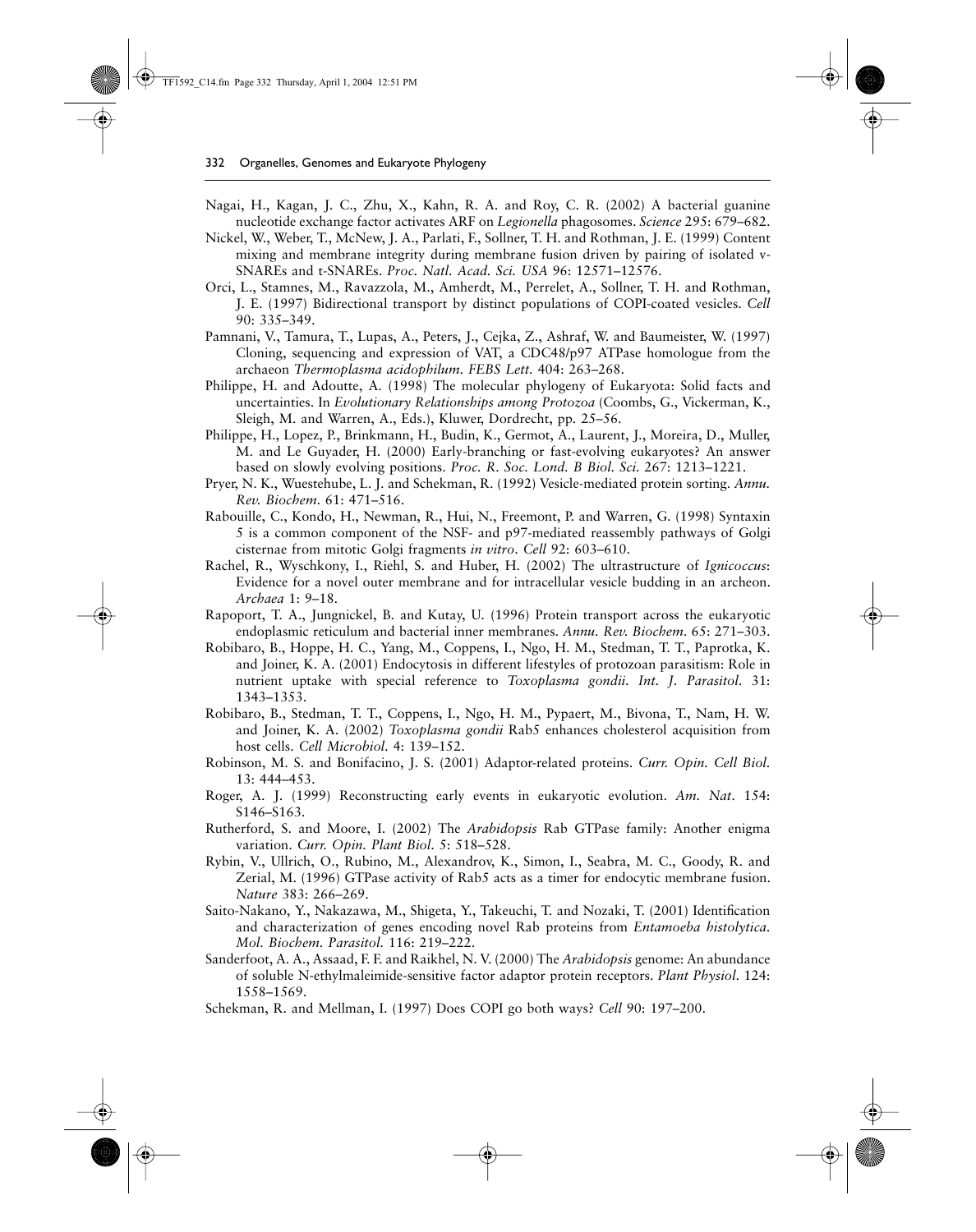- Schledzewski, K., Brinkmann, H. and Mendel, R. R. (1999) Phylogenetic analysis of components of the eukaryotic vesicle transport system reveals a common origin of adaptor protein complexes 1, 2, and 3 and the F subcomplex of the coatomer COPI. *J. Mol. Evol.* 48: 770–778.
- Schulze, K. L., Littleton, J. T., Salzberg, A., Halachmi, N., Stern, M., Lev, Z. and Bellen, H. J. (1994) rop, a *Drosophila* homolog of yeast Sec1 and vertebrate n-Sec1/Munc-18 proteins, is a negative regulator of neurotransmitter release in vivo. *Neuron* 13: 1099–1108.
- Shorter, J. and Warren, G. (2002) Golgi architecture and inheritance. *Annu. Rev. Cell Dev. Biol*. 18: 379–420.
- Silberman, J. D., Simpson, A. G., Kulda, J., Cepicka, I., Hampl, V., Johnson, P. J. and Roger, A. J. (2002) Retortamonad flagellates are closely related to diplomonads: Implications for the history of mitochondrial function in eukaryote evolution. *Mol. Biol. Evol*. 19: 777–786.
- Simpson, A. G., Radek, R., Dacks, J. B. and O'Kelly, C. J. (2002a) How oxymonads lost their groove: An ultrastructural comparison of *Monocercomonoides* and excavate taxa. *J. Euk. Microbiol.* 49: 239–248.
- Simpson, A. G., Roger, A. J., Silberman, J. D., Leipe, D. D., Edgcomb, V. P., Jermiin, L. S., Patterson, D. J. and Sogin, M. L. (2002b) Evolutionary history of "early-diverging" eukaryotes: The excavate taxon *Carpediemonas* is a close relative of *Giardia*. *Mol. Biol. Evol.* 19: 1782–1791.
- Smith, T. F., Gaitatzes, C., Saxena, K. and Neer, E. J. (1999) The WD repeat: A common architecture for diverse functions. *Trends Biochem. Sci*. 24: 181–185.
- Sogin, M. L. (1991) Early evolution and the origin of eukaryotes. *Curr. Opin. Genet. Dev*. 1: 457–463.
- Springer, S., Spang, A. and Schekman, R. (1999) A primer on vesicle budding. *Cell* 97: 145–148.
- Stanier, R. (1970) Some aspects of the biology of cells and their possible evolutionary significance. In *Organization and Control in Prokaryotic and Eukaryotic Cells* (Charles, H. and Knight, B., Eds.), Cambridge University Press, Cambridge, pp. 1–38.
- Stanley, H., Botas, J. and Malhotra, V. (1997) The mechanism of Golgi segregation during mitosis is cell type-specific. *Proc. Natl. Acad. Sci. USA* 94: 14467–14470.
- Stedman, T. T., Sussmann, A. R. and Joiner, K. A. (2003) *Toxoplasma gondii* Rab6 mediates a retrograde pathway for sorting of constitutively secreted proteins to the Golgi complex. *J. Biol. Chem.* 278: 5433–5443.
- Sulli, C. and Schwartzbach, S. D. (1995) The polyprotein precursor to the *Euglena* light-harvesting chlorophyll a/b-binding protein is transported to the Golgi apparatus prior to chloroplast import and polyprotein processing. *J. Biol. Chem*. 270: 13084–13090.
- Sulli, C., Fang, Z., Muchhal, U. and Schwartzbach, S. D. (1999) Topology of *Euglena* chloroplast protein precursors within endoplasmic reticulum to Golgi to chloroplast transport vesicles. *J. Biol. Chem*. 274: 457–463.
- Tanigawa, G., Orci, L., Amherdt, M., Ravazzola, M., Helms, J. B. and Rothman, J. E. (1993) Hydrolysis of bound GTP by ARF protein triggers uncoating of Golgi-derived COP-coated vesicles. *J. Cell Biol*. 123: 1365–1371.
- Ungermann, C., Price, A. and Wickner, W. (2000) A new role for a SNARE protein as a regulator of the Ypt7/Rab-dependent stage of docking. *Proc. Natl. Acad. Sci. USA* 97: 8889–8891.
- Ungermann, C., Sato, K. and Wickner, W. (1998) Defining the functions of trans-SNARE pairs *Nature* 396: 543–548.
- van den Ent, F., Amos, L. A. and Lowe, J. (2001) Prokaryotic origin of the actin cytoskeleton. *Nature* 413: 39–44.
- Ye, Y., Meyer, H. H. and Rapoport, T. A. (2001) The AAA ATPase Cdc48/p97 and its partners transport proteins from the ER into the cytosol. *Nature* 414: 652–656.